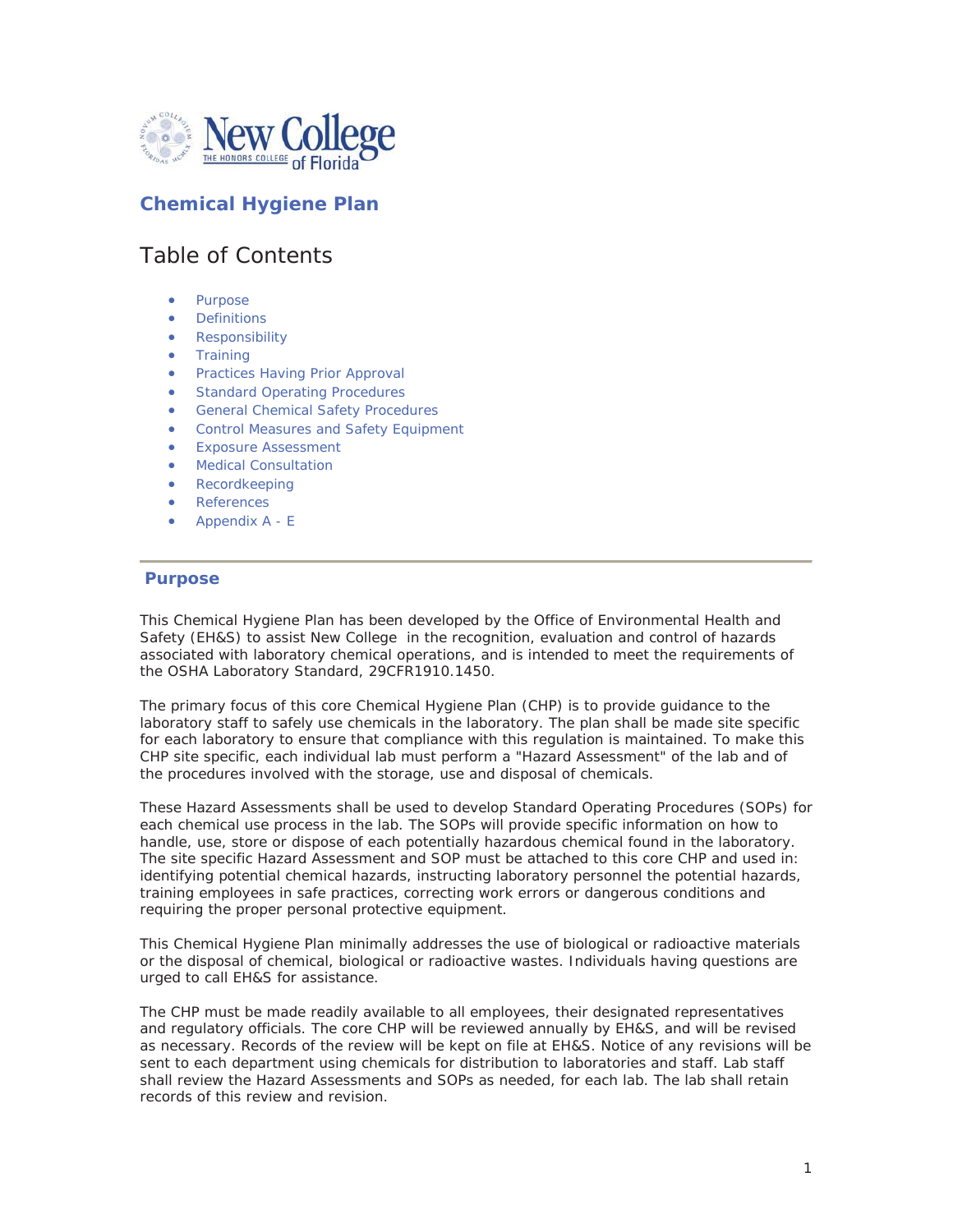The NCF Chemical Hygiene Plan applies to all locations where hazardous chemicals are used in experiments and investigations. Those laboratories which meet the following criteria will be subject to the requirements of the chemical hygiene plan:

- 1. Chemical manipulations are carried out on a laboratory scale. That is, the work with chemicals is in containers of a size that could be easily and safely manipulated by one person.
- 2. Multiple chemical procedures or chemicals are used.
- 3. Protective laboratory practices and equipment are available and commonly used.
- 4. The procedures involved are not part of a production process whose function is to produce commercial quantities of materials, nor do the procedures in any way simulate a production process.

#### **Definitions**

**Action Level -** A concentration designated in OSHA 29 CFR 1910 for a specific substance, calculated as an 8 hour time weighted average, which initiates certain required activities such as exposure monitoring and medical surveillance.

**Carcinogen** - Any substance which meets one of the following criteria:

- a) It is regulated by OSHA as a carcinogen; or
- b) It is listed under the category, "known to be carcinogens," in the Annual Report on Carcinogens published by the National Toxicology Program (NTP); or;
- c) It is listed under Group 1 ("carcinogens to humans") by the International Agency for Research on Cancer Monographs (IARC) or;
- d) It is listed in either Group 2A or 2B by IARC or under the category, "reasonably anticipated to be carcinogenic" by NTP, and causes statistically significant tumor incidence in experimental animals in accordance with any of the following criteria:
	- i) After inhalation exposure of 6-7 hours per day, 5-days per week, for a significant portion of a lifetime to dosages of less than 10 mg/m3.
	- ii. After repeated skin application of less than 300 mg/kg of body weight per week.
	- iii. After oral dosages of less than 50 mg/kg of body weight per day.
- **Combustible** Any liquid having a flashpoint at or above 100F (37.8C) but below 200F (93.3C) Liquid except any mixture having components with flashpoints of 200F, or higher, the total volume of which make up 99% or more of the total volume of the mixture.

#### **Compressed** -

a) A gas or mixture of gases having, in a container, an absolute Gas pressure exceeding 40 psi at 70F (21.1C); or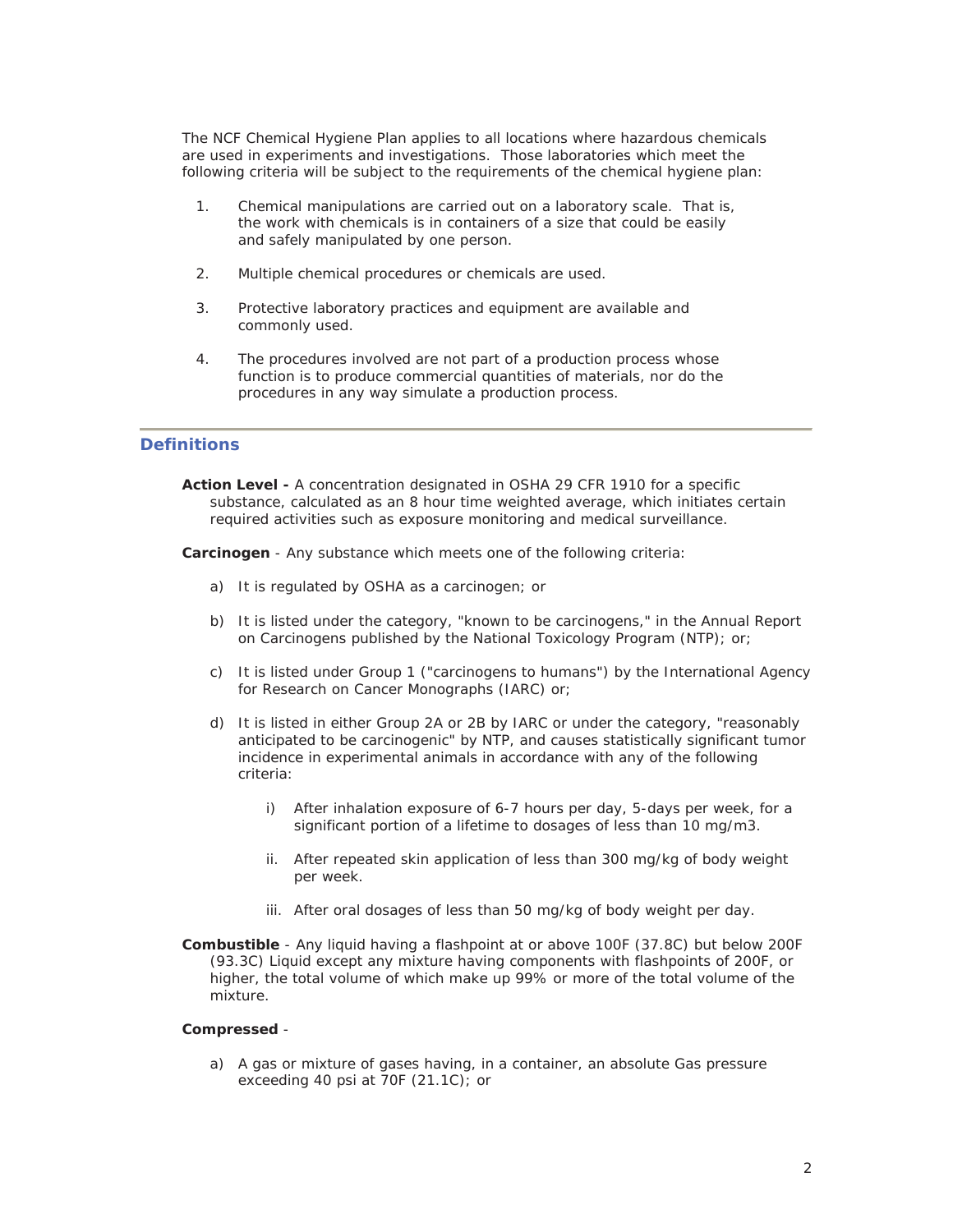- b) A gas or mixture of gases having, in a container, an absolute pressure exceeding 104 psi at 130F (54.4) regardless of the pressure at 70F (21.1C); or
- c) A liquid having a vapor pressure exceeding 40 psi at 100F (37.8C) as determined by ASTM D-323-72.
- **Designated** An area which may be used for work with carcinogens, reproductive toxins or Area substances which have a high degree of acute toxicity. A designated area may be the entire laboratory, an area of a laboratory or a device such as a laboratory hood.
- **Emergency** Means any occurrence, such as, but not limited to, equipment failure, rupture of containers or failure of control equipment which results in an uncontrolled release of a hazardous chemical into the workplace.
- **Employee**  An individual employed in a laboratory workplace who may be exposed to hazardous chemicals in the course of his or her assignment.
- **Explosive** A chemical that causes a sudden, almost instantaneous release of pressure, gas, and heat when subjected to sudden shock, pressure, or high temperature.

**Flammable** - Means a chemical that falls into one of the following categories:

- a) **Aerosol**, flammable means an aerosol that, when tested by the method described in 16 CFR 1500.45, yields a flame protection exceeding 18 inches at full valve opening or a flashback (a flame extending back to the valve) at any degree of valve opening;
- b) **Gas**, flammable means:
	- i) A gas at ambient temperature and pressure, forms a flammable mixture with air at a concentration of 13% by volume or less; or
	- ii) A gas that, at ambient temperature and pressure, forms a range of flammable mixtures with air wider than 12% by volume regardless of the lower limit.
- c) **Liquid**, flammable means any liquid having a flashpoint below 100F (37.8C), except any mixture having components with flashpoints of 100F or higher, the total of which make up more than 99% or more of the total volume of the mixture.
- d) **Solid**, flammable means a solid other than a blasting agent or explosive, as defined in 1910.109(a), that may potentially cause fire through friction, absorption of moisture, spontaneous chemical change, or retained heat from manufacturing or processing, or which can be ignited readily and when ignited burns so vigorously and persistently, as to create a serious hazard.
- **Flashpoint** Means the minimum temperature at which a liquid gives off a vapor in sufficient concentration to ignite.
- **Hazardous** Means a chemical for which there is statistically significant evidence based on at Chemical least one study conducted in accordance with established scientific principles that acute or chronic health effects may occur in exposed employees. The term "health hazard" includes chemicals which are carcinogens, toxic or highly toxic agents, reproductive toxins, irritants, corrosives, sensitizers, hepatotoxins, nephrotoxins, neurotoxins, agents which act on the hematopoietic systems, and agents which damage the lungs, skin, eyes or mucous membranes.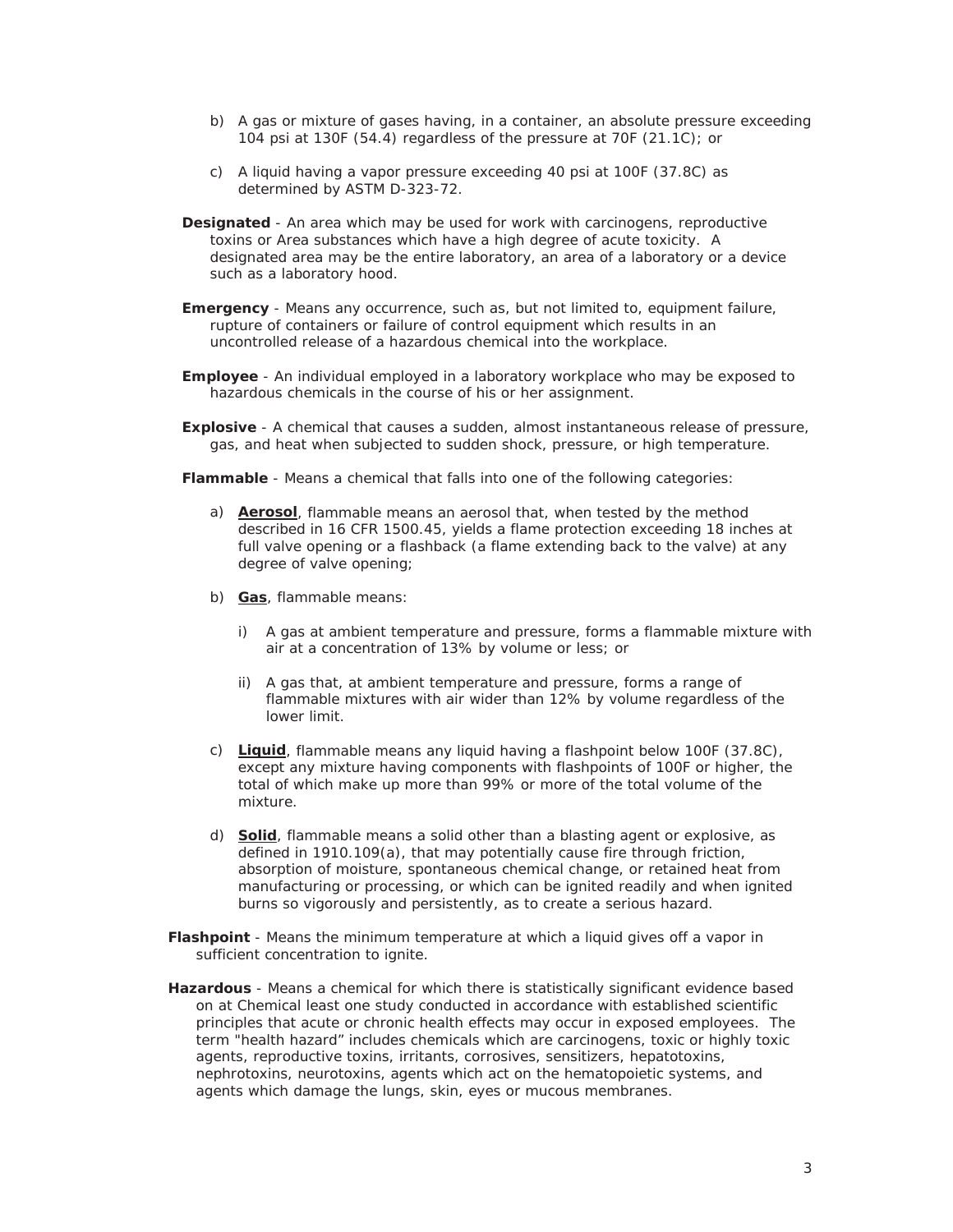- Laboratory A device located in a laboratory, enclosure on five sides with a moveable sash or type hood fixed partial enclosure on the remaining side; constructed and maintained to draw air from the laboratory and to prevent or minimize the escape of air contaminants into the laboratory; and allows chemical manipulations to be conducted in the enclosure without insertion of any portion of the employees body other than hands and arms. Walk-in hoods with adjustable sashes meet the above definition provided that the sashes are adjusted during use so that the airflow and the exhaust of air contaminants are not compromised and employees do not work inside the enclosure during the release of airborne hazardous chemicals.
- **Medical** Means a consultation which takes place between an employee and a licensed consultation physician for the purpose of determining what medical examinations or procedures, if any, are appropriate in cases where a significant exposure to a hazardous chemical may have taken place.
- **Physical** Means a chemical for which there is scientifically valid evidence that it is a Hazard combustible liquid, a compressed gas, explosive, flammable, an organic peroxide, an oxidizer, pyrophoric, unstable (reactive) or water-reactive.

#### **Responsibility**

There are a number of areas on campus that have laboratory settings. Each area presents a different set of chemical and physical hazards to the laboratory occupants. Due to this variation it is not possible for one individual to implement a comprehensive laboratory safety program. It takes the participation and cooperation of many different people.

This section sets forth the various responsibilities of individuals involved in the process of implementing and maintaining the NCF Chemical Hygiene Plan.

- A. The President of The NCF has the ultimate responsibility for ensuring that a chemical safety plan is implemented and adhered to on campus. The individuals listed below are to act as the President's representatives and handle the day to day issues associated with the chemical hygiene plan.
- B. Vice-Presidents, Deans and Department Heads are responsible for ensuring that principal investigators and laboratory managers have implemented and are maintaining a laboratory safety plan in their respective laboratories.
- C. The Director of the Office of Environmental Health and Safety has been designated as the NCF Chemical Hygiene Officer (CHO) and as such will assist in the development and implementation of CHP's for individual areas, provide general laboratory safety training and guidance to principal investigators, laboratory managers and laboratory occupants. Additionally, the CHO will conduct periodic inspections to ensure compliance with the program, conduct annual audits of the CHP to ensure its effectiveness and monitor the waste disposal program. The CHO shall have enforcement authority if unsafe work practices are discovered.
- D. The Principal Investigator (PI) or Laboratory Manager has the primary responsibility for safety in their respective areas. They are responsible for assessing the hazards within the laboratory and with that information prepare standard operating procedures and lab-specific CHP relevant to safety and health considerations which must be followed when laboratory work involves the use of hazardous chemicals. They are responsible for ensuring that their employees follow the general policies outlined in the College's CHP.
- E. Laboratory workers are individually responsible for following safety procedures as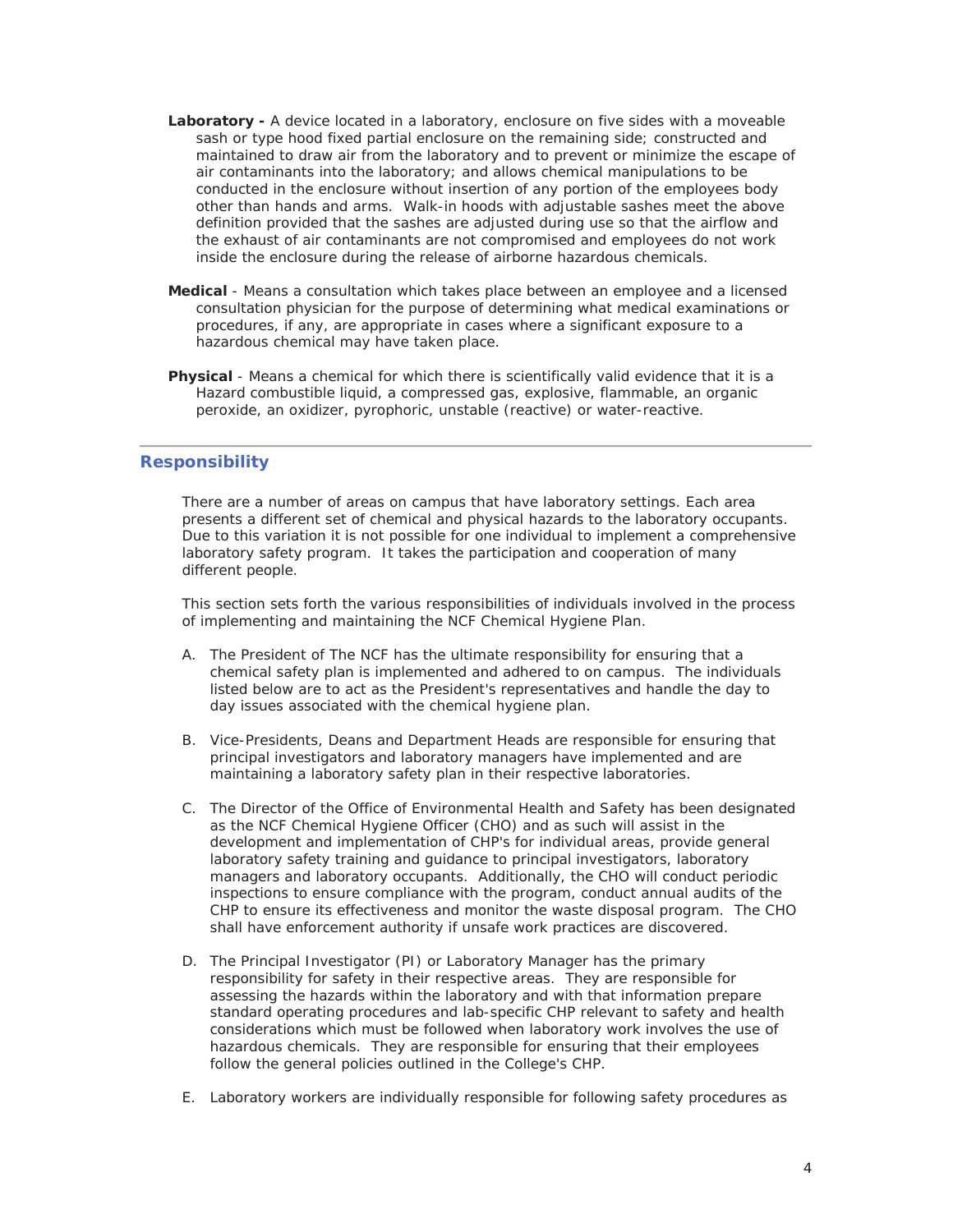outlined in the CHP and always using the appropriate personal protective equipment which will be provided to them. Additionally, lab workers must report all accidents, injuries and illnesses to their supervisor so that the circumstances of these incidents can be investigated and corrective actions taken.

#### **Training**

Providing information and training to laboratory employees is a key element of the College's Chemical Hygiene Plan. The purpose is to ensure that all individuals are apprised of the hazards of the chemicals and processes present in their laboratory.

Basic laboratory safety training will be provided at the time of initial assignment to all employees where hazardous chemicals are present. Additional information and training will be provided to laboratory employees prior to assignments involving new hazardous chemicals or new laboratory work procedures.

The information and training will at minimum inform the employee about:

- 1. The contents and requirements of the OSHA Laboratory Standard.
- 2. The content, location and availability of the NCF Chemical Hygiene Plan.
- 3. The recommended exposure limits for hazardous chemicals used in their labs.
- 4. Signs and symptoms associated with exposures to the hazardous chemicals used in their laboratory.
- 5. The location and availability of MSDSs and other reference materials.
- 6. The methods and observations that may be used to detect the presence or release of a hazardous chemical.
- 7. The measures employees can use to protect themselves from these hazards, including specific procedures such as appropriate work practices, personal protective equipment to be used, and emergency procedures.

Refresher training will be conducted on at least an annual basis.

Training record forms must be filled out to document any training conducted. The training record forms will be kept on file at the Office of Environmental Health and Safety.

#### **Practices Having Prior Approval**

Prior approval must be obtained by persons conducting laboratory activities which present specific, foreseeable hazards to employees. Some of the activities include:

- 1. Off-hours work procedures Unauthorized personnel are not permitted to work in the lab after hours.
- 2. Lone Occupancy Research work involving chemicals shall not be performed in the laboratory when the worker is the sole occupant of the building unless:
	- a. The work is not considered extremely hazardous and is permitted by the supervisor/principal investigator.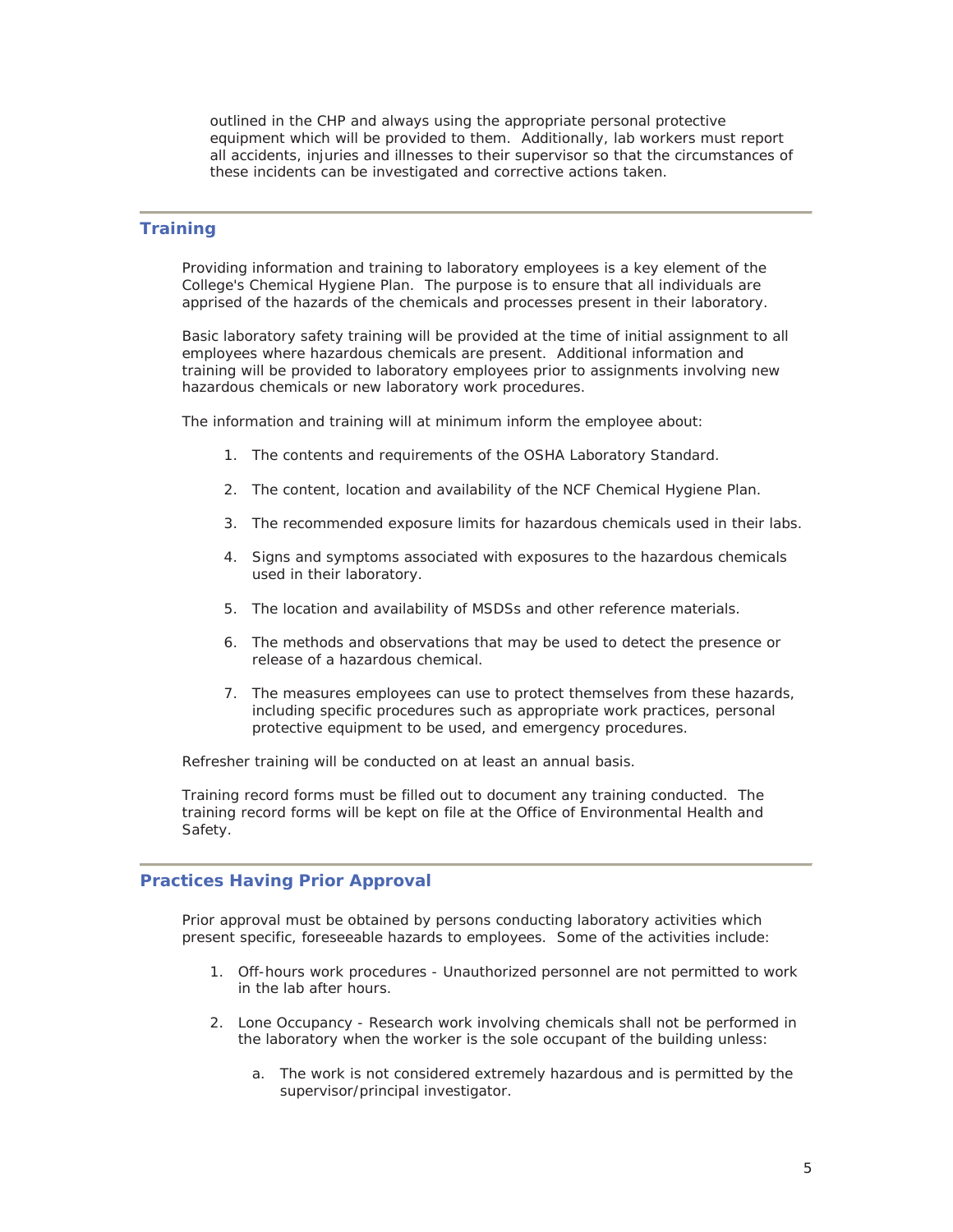- b. The College Police have been contacted upon entry of the building and upon leaving the premises.
- 3. Hazardous Work All hazardous operations (working with chemicals on the EPA's extremely hazardous substance list), are to be performed during a time when at least two persons are present at the laboratory. At no time shall a laboratory person, while working alone in the laboratory, perform work which is considered to be extremely hazardous. The determination of these conditions shall be made by the P.I. or the Lab Manager.
- 4. Unattended Operations The Principal Investigator or Lab Manager will review the work procedures to ensure the operation can be completed safely.
- 5. If the experiment procedure is new.
- 6. If there is a change or substitution of ingredient chemicals in a known procedure.
- 7. If any equipment used in the procedure fails, especially safeguards such as fume hoods or clamped apparatus.
- 8. If there are any unexpected results.
- 9. If members of the laboratory staff become ill and suspect that they or others have been exposed, or otherwise suspect a failure of any safeguards.

#### **Standard Operating Procedures**

This chapter is designed to provide information of a general nature regarding safety related issues and procedures to be followed when handling chemicals before, during, or after use in an experimental procedure.

#### **Signs and Labels**

- 1. Emergency Telephone Numbers A sticker shall be affixed on the outside door of every laboratory and chemical storage area. The sticker must list the names and phone numbers of individuals to contact in the event of an emergency. A list of telephone numbers for emergency services shall be posted near each phone in the laboratory.
- 2. Hazard Warning Signs Signs which are clearly visible should be posted on the entrance door to the laboratory or storage area indicating the nature of any hazard, such as, biohazards, carcinogens, radioactive materials, lasers, etc.
- 3. Safety and Emergency Equipment Signs shall be posted identifying the locations of eyewash stations, safety showers, exits, fire extinguisher, first-aid stations, etc.
- 4. Chemical Containers All containers in the laboratory or storage area shall be labeled as to their contents. This includes chemical containers and waste containers (biological, radiation, chemical, etc.). The labels should be durable and at a minimum will identify the contents, source, date of acquisition, storage location and an indication of the hazard.

#### **Personal Hygiene**

1. Hands should be washed often, even when using gloves. Avoid using solvents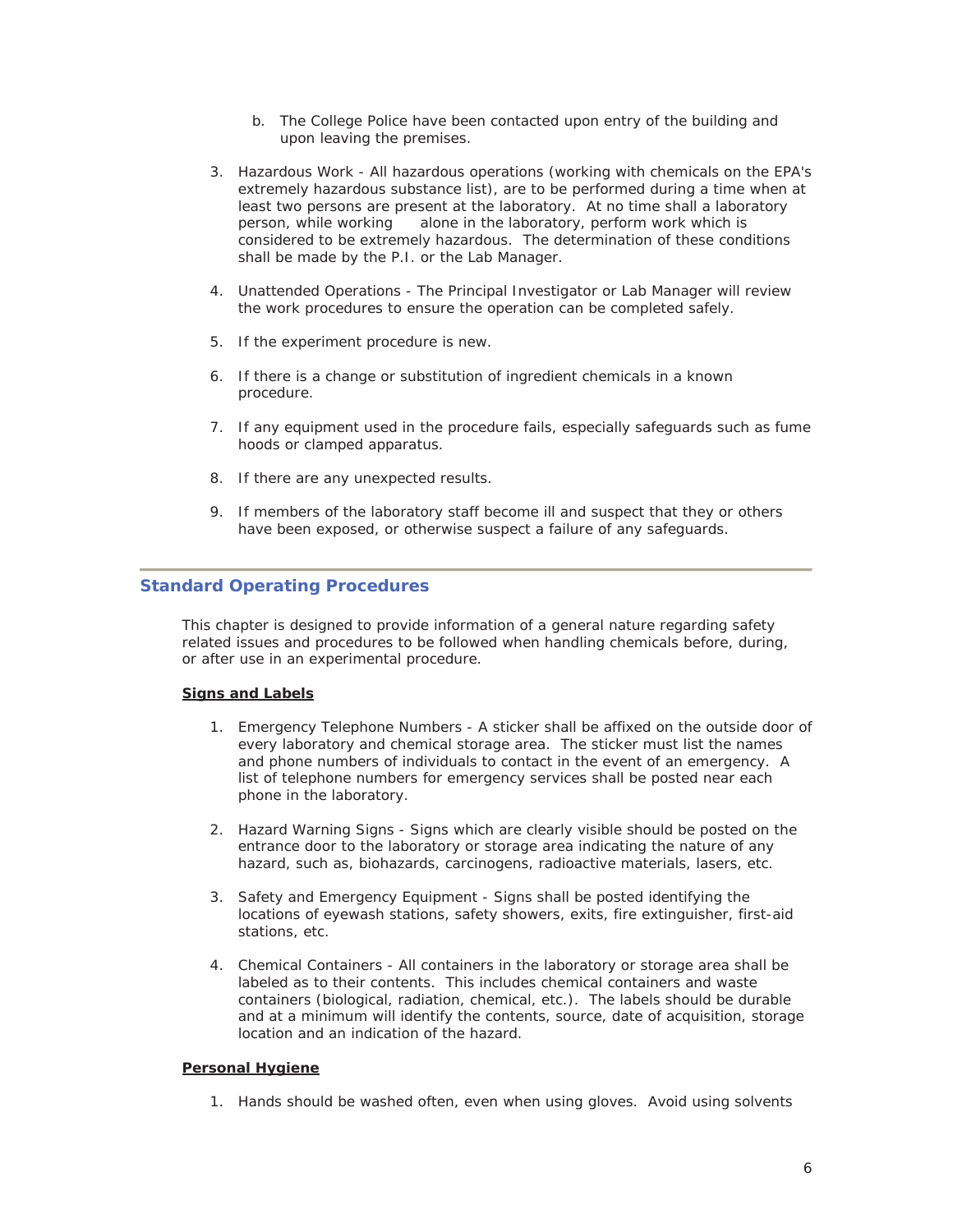for washing.

- 2. Wash promptly whenever a chemical has contacted the skin.
- 3. Avoid inhalation of chemicals; do not sniff to test chemicals.
- 4. Do not drink, eat, smoke or apply cosmetics in the laboratory.
- 5. Do not bring or store food, beverages, tobacco, or cosmetic products into laboratory or storage areas.

#### **Personal Work Practices**

- 1. Supervisors must ensure that each employee knows and follows the rules and procedures established in this plan.
- 2. All employees must remain vigilante to unsafe work practices and conditions in the laboratory. The unsafe practices or conditions must be reported to the laboratory supervisor. It is the responsibility of the individual in-charge of the lab to correct the unsafe practices or conditions.
- 3. Do not mouth pipette.
- 4. Do not smell or taste any chemical.
- 5. Use only those chemicals appropriate for the ventilation system.
- 6. Inspect personal protective equipment prior to use and wear the appropriate protective equipment when ever necessary to avoid exposure.
- 7. Know the location and how to use the emergency equipment in your area and how to obtain additional help in an emergency.

#### **Housekeeping**

- 1. Access to emergency equipment, showers, eyewashes and exits should never be blocked not even temporarily.
- 2. Keep all work areas clean and free of clutter, this includes lab benches and aisles.
- 3. All chemicals must be properly labeled.
- 4. All old or outdated chemicals must be disposed of properly through the Office of Environmental Health and Safety (EH&S).
- 5. Wastes must be stored and labeled and dated, until arrangements can be made to properly dispose of the material through EH&S.
- 6. All spills and broken glass must be cleaned up immediately.
- 7. All working surfaces and floors should be cleaned regularly.
- 8. At the end of each workday, all chemicals should be placed in their assigned storage areas.

#### **Personal Protective Equipment**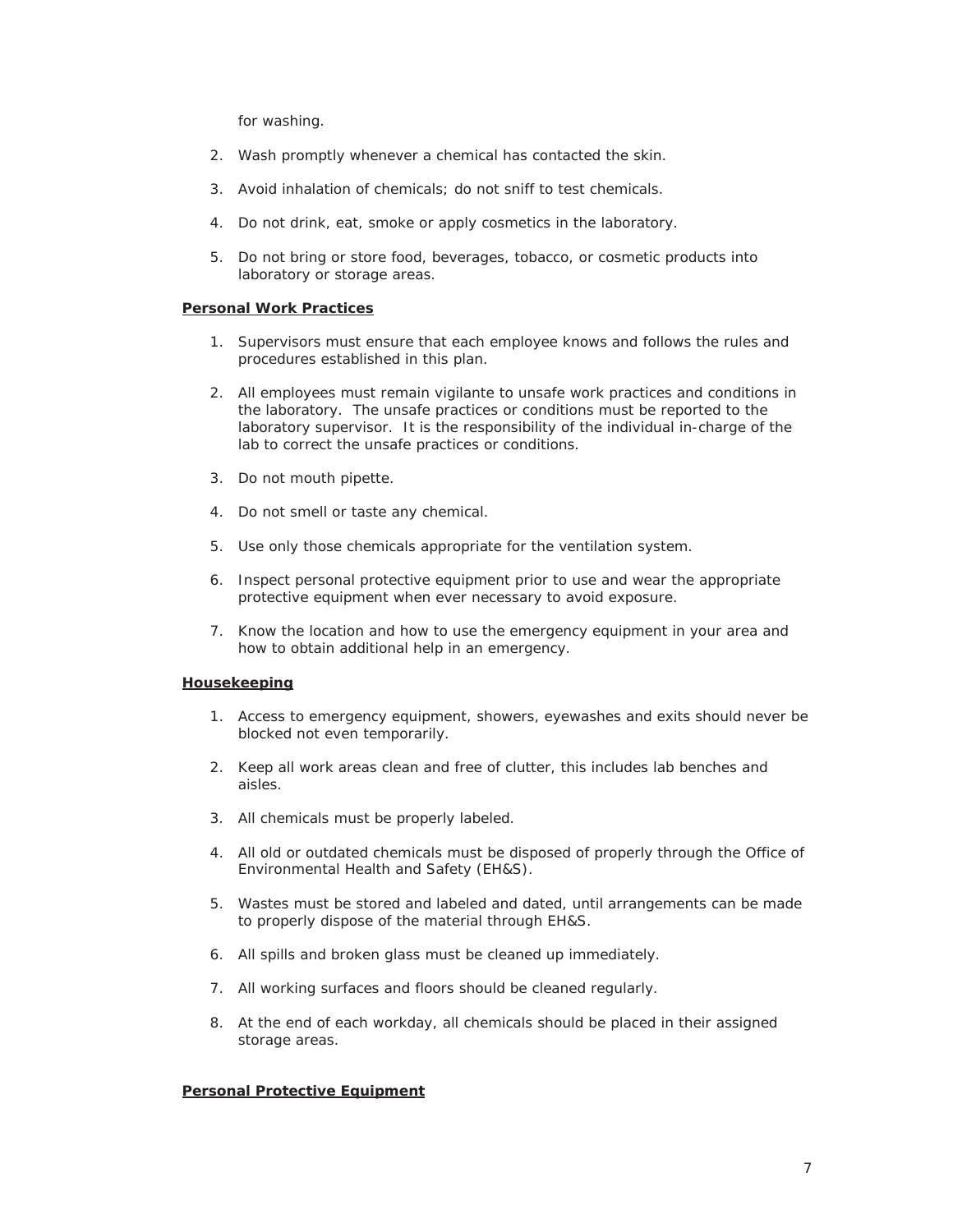- 1. At a minimum, safety glasses are required to be worn in situations where other than purely instrumental studies are being conducted. Ordinary prescription glasses will not fulfill this requirement as they do not provide adequate protection to the eyes.
- 2. Chemical safety goggles, and/or full face shields shall be worn as procedures dictate or where there is a possibility of splashing chemicals, violent reactions, or flying particles. Specialized goggles are necessary for protection against laser hazards, ultraviolet or other intense light sources. Contact lenses are prohibited except as authorized by the lab supervisor.
- 3. Appropriate chemical resistant gloves shall be worn at all times when there may be skin contact with chemicals. Gloves will be selected on the basis of the material being handled and their suitability for the particular laboratory operation. Used gloves shall be inspected prior to re-use. Damaged or deteriorated gloves will be replaced immediately.
- 4. Thermal-resistant gloves shall be worn for operations involving the handling of heated materials, exothermic reaction vessels and during the handling of cryogens. Thermal-resistant gloves shall be non-asbestos and must be replaced when damaged or deteriorated.
- 5. Due to the risk of having chemicals spilled on a lab workers feet; sandals, perforated shoes or bare feet are not allowed when experiments are underway.
- 6. Lab coats or rubberized aprons are required when there is a risk of contamination of personal clothing. The lab coat will be laundered on a periodic basis. The apron should be cleaned after each use. Laboratory coats shall be removed immediately upon discovery of significant contamination.
- 7. Use of respirators is highly restricted and shall be worn only after consultation with the Office of Environmental Health and Safety.

#### **Spills and Accidents**

- 1. Chemical spills of a minor nature can be cleaned up by trained lab personnel providing they have the necessary equipment. For spills of a somewhat larger nature, call personnel from the Office of Environmental Health and Safety for assistance. However, should a major spill occur immediately call 2911 for emergency assistance.
- 2. If an accident of a minor nature occurs, inform your supervisor. Medical attention will be provided if needed. An accident investigation must then be conducted to determine the cause of the accident and measures taken to prevent a reoccurrence.

#### **Waste Disposal**

- 1. No regulated chemicals shall be disposed of in an improper or illegal fashion, such as flushing them down the sanitary sewer system or placing them in normal refuse containers.
- 2. All regulated chemicals shall be properly stored in a pre-approved location until picked up by personnel from the Office of Environmental Health and Safety.

The Office of Environmental Health and Safety is charged with the responsibility of disposing of chemical wastes in a safe and legal manner.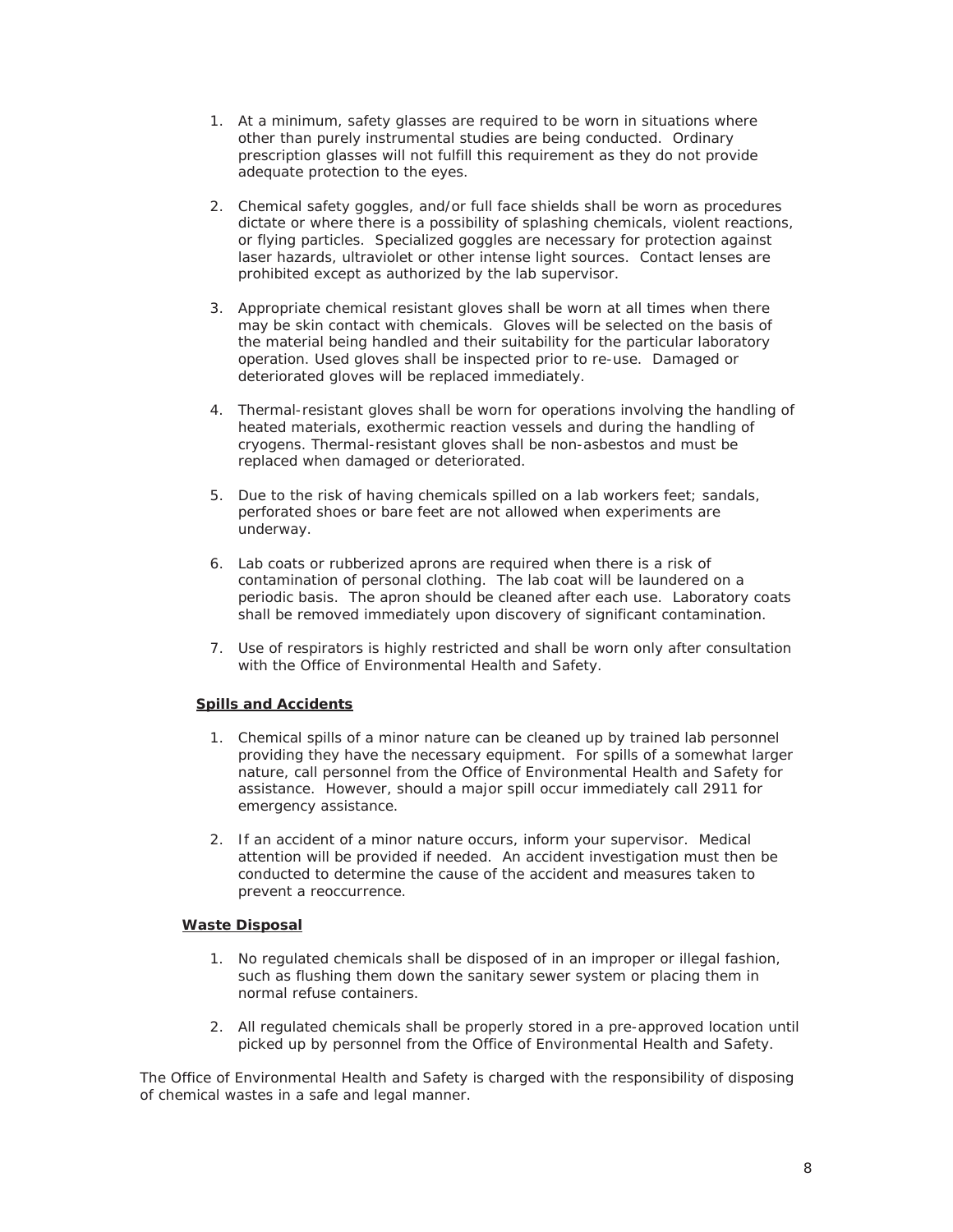#### **General Chemical Safety Procedures**

All laboratories must produce specific written safety practices for the procedures performed in their lab. However, this section will provide some generally accepted safety practices to be used when handling or using certain categories of chemicals.

#### **Transporting Chemicals**

Transporting chemicals can produce, in the right circumstances, the greatest chance of experiencing a spill situation. It can be dangerous not only to the individual transporting the chemicals but to innocent bystanders unaware of the potential hazard.

When chemicals are carried, they should be placed in a safety container, acid carrying bucket or other appropriate container to protect against breakage and spillage. When they are transported on a wheeled cart, the cart should have wheels large enough to negotiate uneven surfaces without tipping or stopping suddenly.

If chemicals are transported on passenger elevators the chemicals should be labeled and carried in safety containers. Additionally, the chemicals should if at all possible not be transported during busy times, such as change of classes.

#### **Flammable Liquids**

Flammable substances are generally the most common hazardous material found in the laboratory setting. The tendency of the materials to vaporize, ignite, burn, or explode varies with the specific type or class of substance.

An indicator of the flammability of a solvent is its flashpoint; the lowest temperature at which a liquid gives off vapor in sufficient concentration to form an ignitable mixture with air. Among the most hazardous liquids are those that have flash points at room temperature or lower, particularly if their range is broad. When flammable materials are being used in a laboratory, close attention should be given to all potential sources of ignition. The vapors of all flammable liquids are heavier than air and are capable of traveling considerable distances. This could be a significant problem if there were an ignition source at a lower level.

The following guidelines should be followed when handling or storing flammable materials:

- a. Flammable materials should be handled only in areas free of potential ignition sources.
- b. Flammables should not be heated with an open flame. Another type of heat source, such as a steam bath, water bath, or heating mantle should be used.
- c. The liquid should be dispensed and used in a hood or well-ventilated area so that flammable vapors do not collect.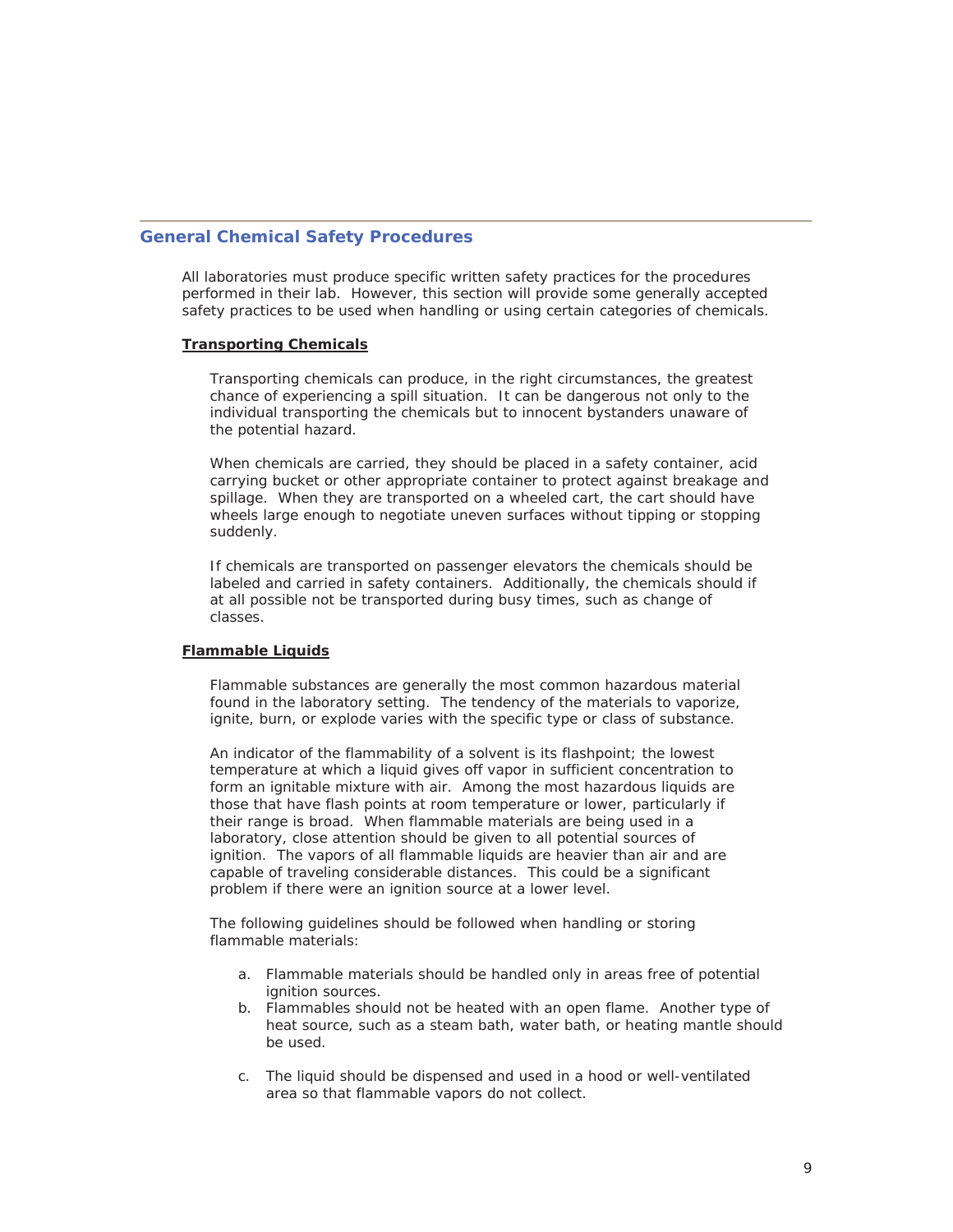- d. Transfer flammable liquids carefully. The friction of flowing liquids may be sufficient to generate static electricity which in turn may cause a spark and ignition. All large containers should be grounded or bonded before pouring from them.
- e. Non-flammable liquids should be used as substitutes when ever possible.
- f. No smoking signs should be posted and obeyed where ever flammable liquids are handled or stored.
- g. Storage of flammable materials must comply with rules and regulations of the Office of the State Fire Marshal.
- h. Keep only small quantities on hand.
- i. Use only approved safety cans with self-closing cover, vent and flame arrester for storing flammable liquids or waste solvents.
- j. Refrigerators and cooling equipment used for storing flammable liquids must be explosion proof.

#### **Reactive Chemicals**

Reactives refer to chemicals that, when mixed as part of an experiment, because reactions to proceed at such a fast rate and generate so much heat that they may result in an explosion. Care should always be taken, when using reactives, to ensure sufficient cooling and surface area for heat exchange. Many chemical reactions may involve hazards like those mentioned above, but can be handled safely if some preliminary planning is done prior to the start of an experiment.

One specific class of compounds that have unusual stability problems that make them among the most hazardous substances handled in laboratories are organic peroxides. They are sensitive to heat, friction, impact and light as well as to strong oxidizing and reducing agents. All organic peroxides are flammable. Some suggestions for safe use of peroxidizable materials are listed below:

- 1. All peroxidizable materials should be stored in a cool place, away from light. Metal cans are preferable; do not store ethers in ground glass-stoppered bottles.
- 2. Order only in small quantities and date the container upon receipt and when it is first opened. They should be properly disposed of within a year after receipt if unopened or within six months of opening.
- 3. Ethers shall always be handled in a hood to assure proper ventilation. This will protect users from inhaling the vapors and prevent accumulation of explosive concentrations of the vapor.

Great care should be taken to ensure that incompatible chemicals are not combined or stored together. Examples of incompatible chemicals as well as lists of other chemical hazards that may result in explosions or fires can be found in "Prudent Practices for Handling Hazardous Chemicals" (National Academy Press).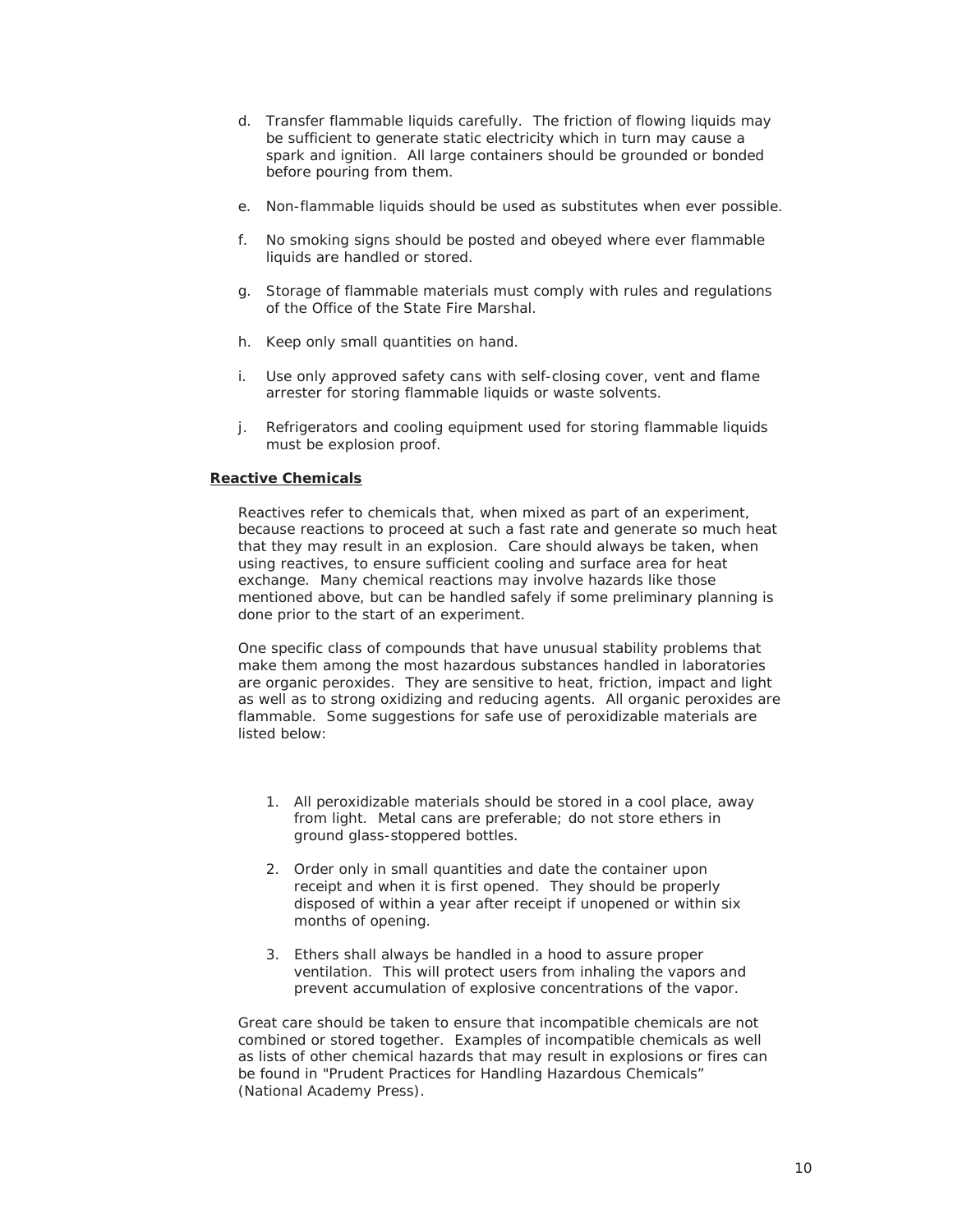#### **Corrosive Chemicals**

Corrosives are divided up into four major classes: strong acids, strong bases, dehydrating agents and oxidizing agents. Inhalation of these substances can cause severe respiratory irritation. Contact with the skin or eyes can be particularly damaging.

- A. Acid and alkalis should be stored separately in a cool-ventilated area, away from metals, flammables and oxidizing material. Some general suggestions for safe use and storage are listed below:
	- 1. Always pour acids into water, never the reverse.
	- 2. Cap bottles securely and store them securely, but do not store acids and alkalines together.
	- 3. Clean up spills promptly. Do not leave residues on a bottle or lab bench where another person may come in contact with them.
	- 4. Wear protective equipment appropriate to the type of work being performed.
	- 5. If you have been splashed with an acid or alkalis immediately wash it off and seek medical attention if necessary.

Four acids require special mention due to the hazard they present:

- 1. Nitric Acid It is very corrosive and its oxides are highly toxic. Because nitric acid is also an oxidizing agent, it may form flammable and explosive compounds with many materials (ethers, acetone and combustible materials). If paper were used to wipe up nitric acid it could potentially ignite spontaneously when dry. Nitric acid should be used in a hood and stored away from combustible materials.
- 2. Perchloric Acid This acid forms highly explosive and unstable compounds with many organic compounds and even with metals. Unstable perchlorate compounds may collect in the duct work of fume hoods and cause fire or explosions. Therefore Perchloric acid shall only be used in special hoods intended for that purpose. These special hoods have corrosion resistant duct work and wash down facilities.
- 3. Picric Acid This acid can form explosive compounds with many combustible materials. When the moisture content decreases, picric acid may become unstable and may explode if shaken. Picric acid should be dated, stored away from combustible materials and not kept for more than one year.
- 4. Hydrofluoric Acid Hydrofluoric acid (HF) is extremely corrosive and will even attack glass. All forms, dilute or concentrated solutions or the vapors, can cause serious burns. Inhalation of HF mist or vapor cause serious respiratory tract irritation that may be fatal. Burns from hydrofluoric acid heal very slowly. Hydrofluoric acid should, therefore, be used only in a fume hood while wearing gloves, safety goggles and a lab coat. Avoid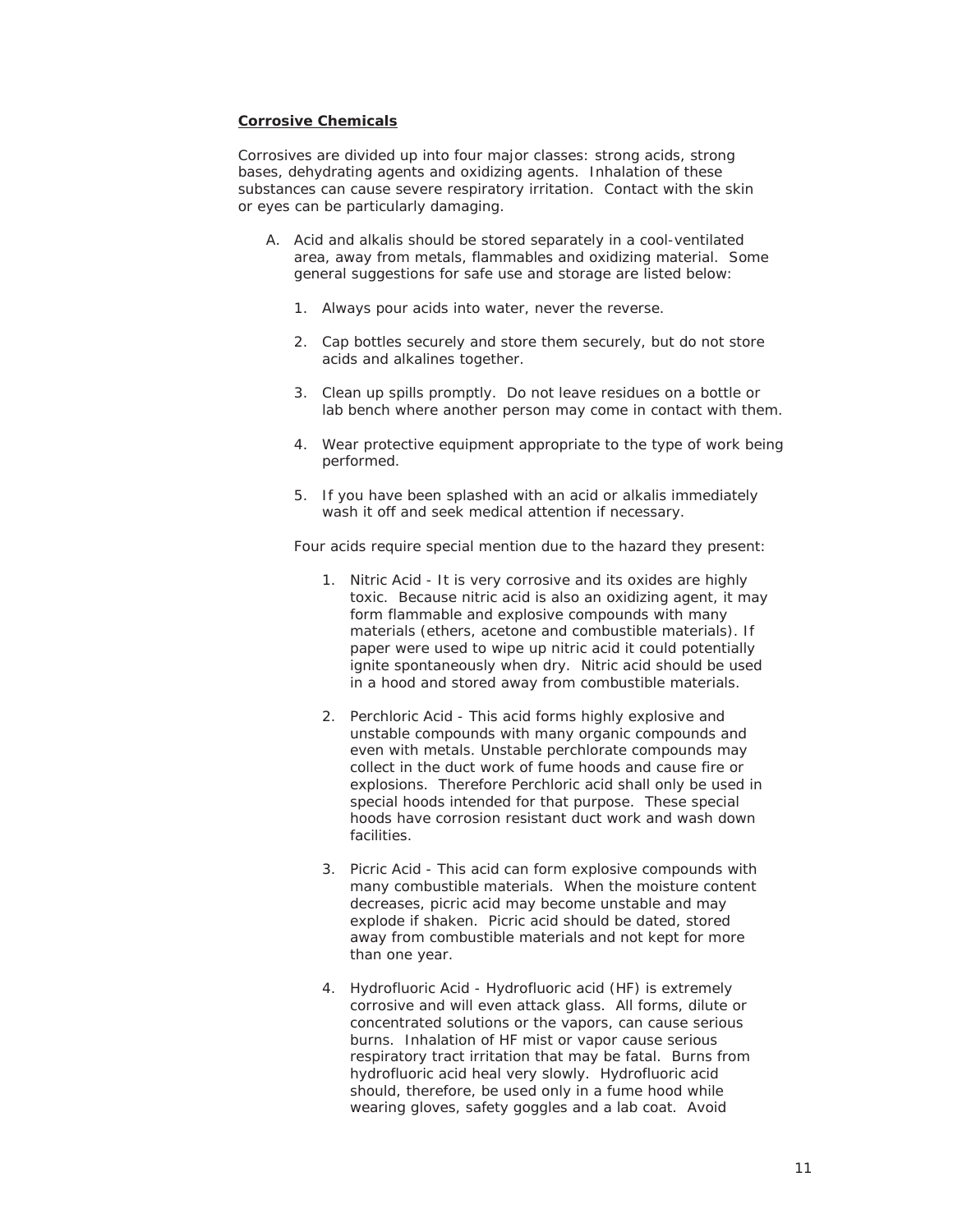allowing HF to contact metals or ammonia since toxic fumes may result.

- B. Oxidizing Agents present fire and explosion hazards on contact with organic compounds and other oxidizable substances. Some suggestions for safe use and storage are listed below:
	- 1. Oxidizing agents should be stored separately from flammables liquids, organics, dehydrating agents and reducing agents.
	- 2. Strong oxidizing agents should be stored and used in glass or other inert containers. Corks and rubber stoppers should not be used.
	- 3. Oxidizing agents should be used with caution in the vicinity of flammable materials.
- C. Dehydrating Agents include concentrated sulfuric acid, sodium hydroxide, phosphorus pentoxide and calcium oxide. In order to avoid violent reactions and spattering, these chemicals should be added to water, never the reverse. Because of their affinity for water, these substances cause severe burns on contact with skin.

#### **Toxic Chemicals**

Toxicity is the capability of a chemical to produce injury. Almost any substance is toxic given a sufficient dose of the material.

The effects of a toxic chemical can be divided into several categories.

- 1. Local Toxicity is the effect a substance has on body tissues at the point of contact.
- 2. Systemic Toxicity is the effect a substance has on body tissues other than at the point of contact.
- 3. Acute Toxicity is the effect a substance has after only one or a few exposures.
- 4. Chronic Toxicity is the effect a substance has as a result of many exposures over a long period of time.

Laboratory workers may potentially be exposed to a chemical substance through three major routes of exposure:

- 1. Inhalation Inhalation of toxic vapors, mists, gases or dust can result in poisoning through the mucous membrane of the mouth, throat and lungs and can cause serious local effects. The degree of injury from exposure to a toxic substance depends on the toxicity of the material, its solubility in tissue fluids and the concentration and duration of exposure.
- 2. Ingestion Ingestion of chemicals in the laboratory may lead result in serious injury. To prevent ingestion of chemicals, lab workers should wash their hands immediately after using any toxic substance and before leaving the laboratory.
- 3. Skin Contact This is the most frequent route of exposure to chemical substances. A common result of skin contact is localized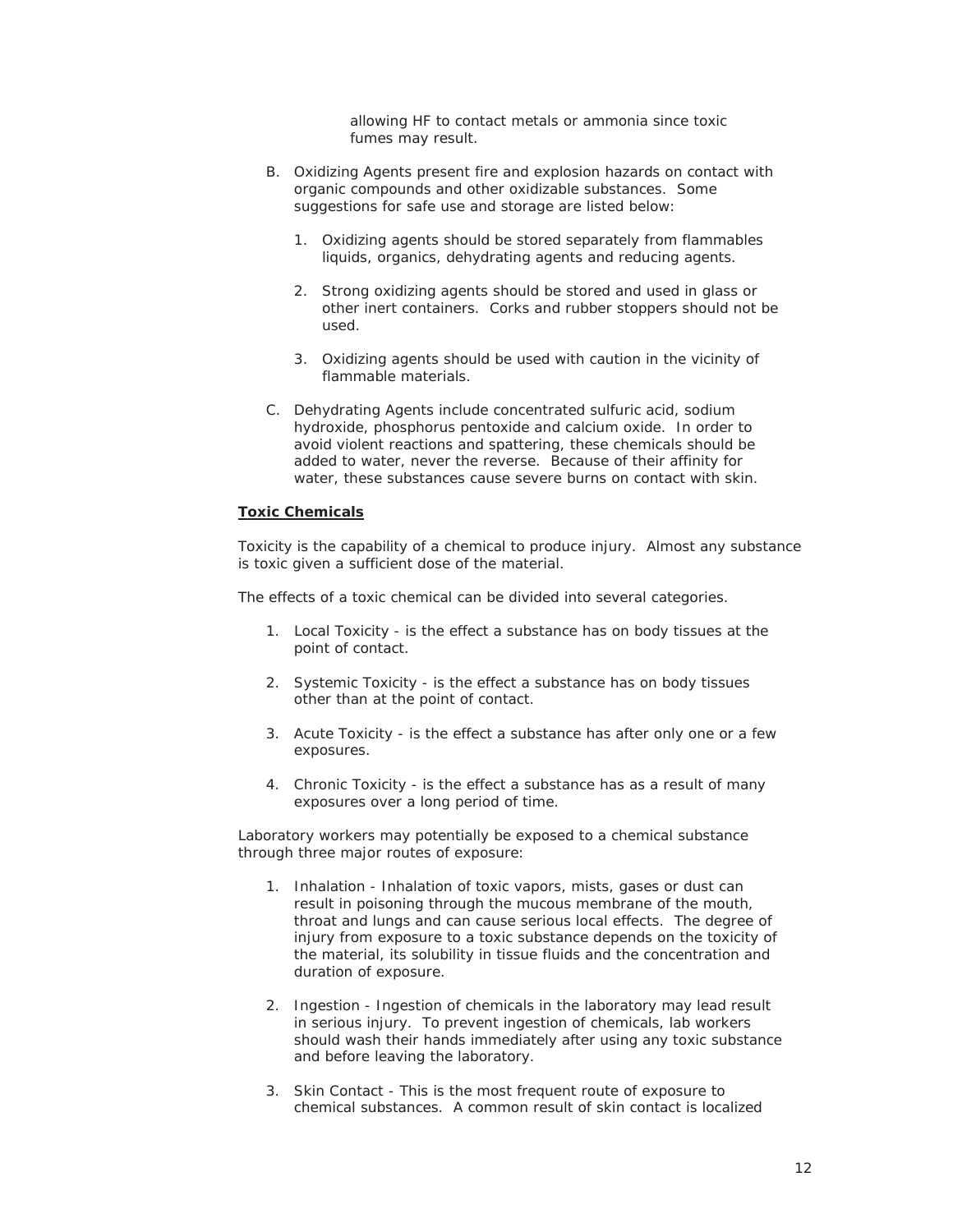irritation; however, some materials can be absorbed through the skin sufficiently to cause systemic poisoning. All persons in the lab should wear gloves and safety glasses to prevent contact with chemicals.

Highly toxic materials or materials with unknown toxic properties should be worked with only in a designated area using the smallest amount of the chemical that is consistent with the requirements of the work to be done. Only lab workers who have received prior approval of the Principal Investigator or Lab Manager should be allowed to work with these substances.

#### **Metals**

Alkali metals (e.g. sodium and potassium) react violently with water and decompose the water to give off hydrogen which may be ignited by the heat of reaction. Alkali metals can also ignite spontaneously in air, especially when the metal is in powdered form and/or the air is moist as here in Florida.

Some suggestions for safe use and storage of alkali metals are listed below:

- 1. Store alkali metals under mineral oil or kerosene. Avoid using oils containing sulfur since a hazardous reaction may occur.
- 2. Use only special dry powder Class D fire extinguisher on alkali metal fires.
- 3. Any waste alkali metals should be placed in a labeled, leak proof container, covered with mineral oil and properly disposed of through the Office of Environmental Health and Safety.

Finely powdered metals that come in contact with acids may ignite and burn. Metal powders can also create a dust explosion hazard when the powders become airborne in areas where a spark or flame is present. Additionally, metal powders are subject to rapid oxidation which may result in a fire or explosion.

#### **Cryogenics**

The main hazards associated with cryogenic materials are burns from contact with skin, pressure build up in un-vented spaces and fire, explosion or asphyxiation which can result from the evaporation of cryogens.

Below are listed suggestions for safe use and storage:

- 1. Eye protection must be worn whenever cryogenic liquids are handled. Where splashing is a possibility, face shields must be worn. Appropriate gloves, shoes and clothing must also be worn.
- 2. If an employee were to be splashed by the liquid, immediately flood exposed areas and clothing.
- 3. Avoid wearing jewelry or watches.
- 4. Due to the fact that cryogenics can cause asphyxiation by displacement of air they should be used only in well ventilated areas.
- 5. Venting should be provided to avoid quick and violent pressure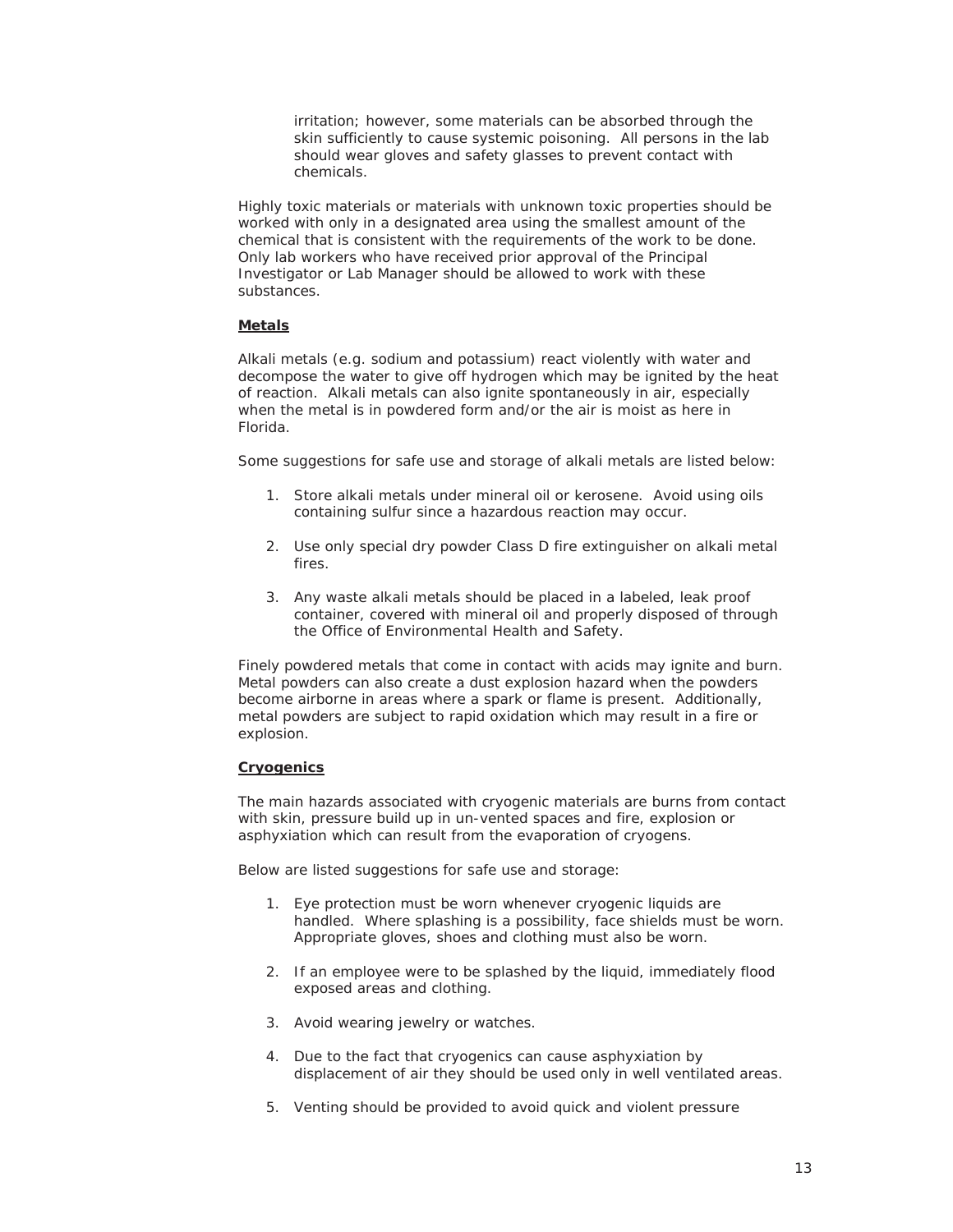changes when cryofliud vaporizes.

- 6. Handle combustible cryogens such as liquid hydrogen and liquid natural gas in the same way combustible gases are handled: provide adequate ventilation, keep away from open flame and other ignition sources, prohibit smoking and vent gases to a safe location.
- 7. Exposed glass portions of the container should be taped to minimize the flying glass hazard if the container should break or implode.

#### **Compressed Gas Cylinders**

The following rules must be observed when using compressed gas cylinders:

- 1. All gas cylinders must be labeled to identify their contents. Do not rely on color codes.
- 2. Know the properties of the chemical contents of the gas cylinders.
- 3. Handle gas cylinders carefully.
- 4. Store and use in well ventilated areas, away from heat or ignition sources. Store oxygen away from flammable gases. Reactive gases should be stored separately.
- 5. Cylinders must be chained or strapped in place to prevent them from falling over. Metal cylinder caps for valve protection should be kept on at all times when the cylinder is not in use.
- 6. Transport cylinders only with a hand truck. Do not "roll" a cylinder on its end even to move it a short distance.
- 7. Do not use cylinders without a pressure regulator.
- 8. Close cylinder valves when not in use. Do not rely on a regulator to stop the gas flow overnight.
- 9. Close valves on empty cylinders and mark the cylinders "Empty".
- 10. Never attempt to refill a cylinder.

#### **Allergens**

A wide variety of substances, such as diazomethane, isocyanates and bichromates can produce skin and lung hypersensitivity. Because of the varying responses of individuals to allergens suitable gloves must be worn to prevent hand contact with allergens or substances of unknown allergenic activity.

#### **Embryotoxins**

Certain dangerous chemicals may act as embryotoxins. Special precautions must be taken when using these chemicals. The lab supervisor must take appropriate measures in order to ensure the safety of those involved with their use.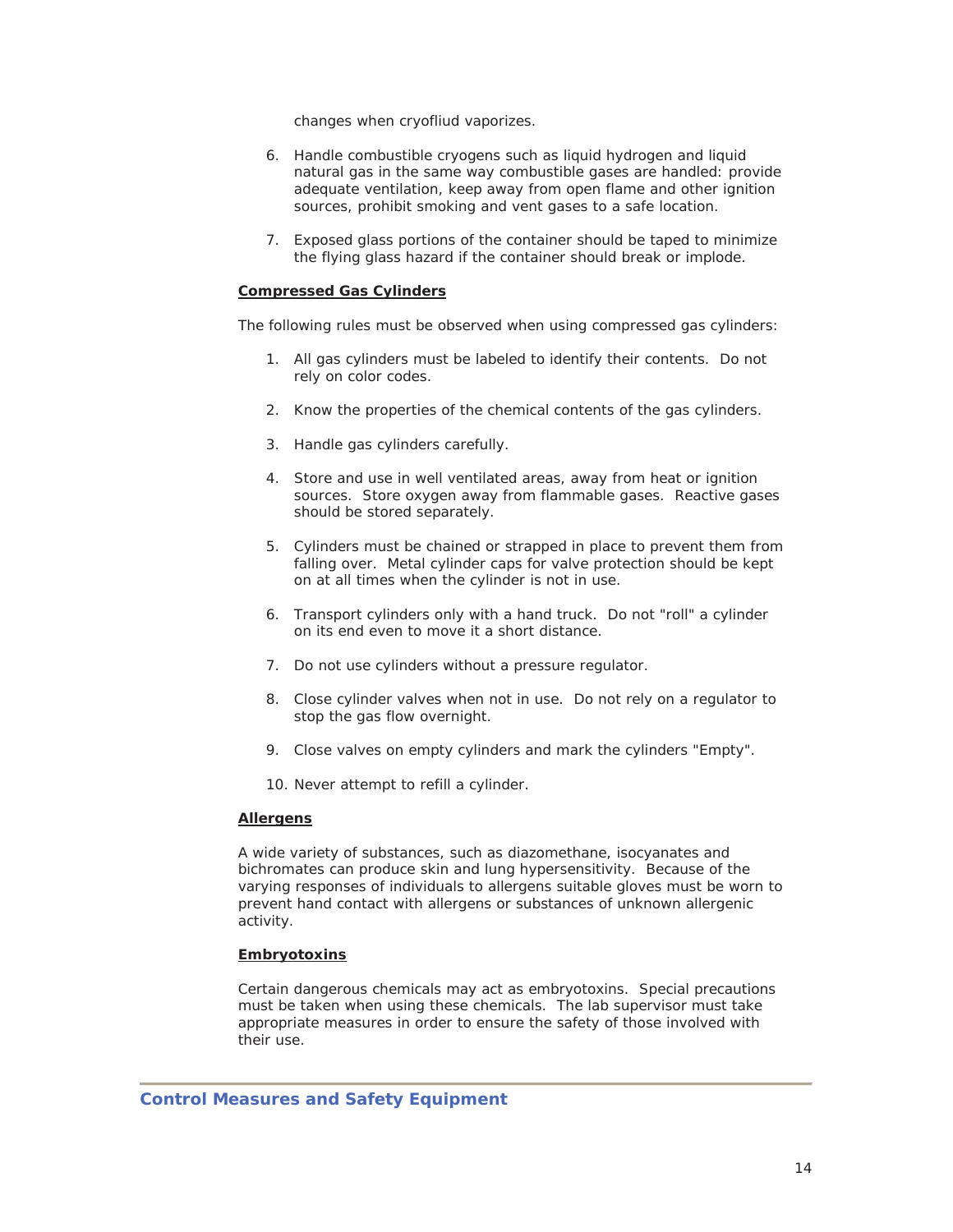Chemical safety is achieved by continual awareness of chemical hazards and by keeping the chemicals under control by using precautions, including engineering controls such as ventilation. Laboratory personnel should be familiar with precautions to be taken, including the use of engineering controls and safety equipment. Laboratory supervisors must ensure the engineering controls are adequate and should also be alert to detect the malfunction of the existing controls and safety equipment. All engineering safeguards and controls must be properly maintained, inspected on a regular basis, and never overloaded beyond their design limits. Some examples of the major types of engineering controls and safety equipment will be listed below along with pertinent information on the need and use of each.

#### **Ventilation**

General laboratory ventilation should always be designed such that the laboratory is under a slightly negative pressure relative to other parts of the building to prevent odors or vapors from being pushed out of the lab due to a positive pressure inside the room. Usually lab ventilation should be about eight air changes per hour. This flow is not necessarily sufficient to prevent accumulation of chemicals vapors.

When working with toxic or other types of chemicals with low air concentration limits or that have a high vapor pressure always use a fume hood. Chemical fume hoods are intended to remove vapors, gases and dusts of toxic, flammable, corrosive or other types of dangerous materials. With the sash lowered to an appropriate level, laboratory fume hoods can also afford workers protection from such hazards as chemical splashes or sprays and fires. However, they are not designed to withstand explosions.

The following are some guidelines which should be observed when using fume hoods:

- 1. Before performing hazardous operations check to determine that the hood is working; hold a small piece of paper at the face of the hood and see if it is being drawn inward.
- 2. When work is being performed within the hood, keep the sash at the recommended height. The appropriate sash height needed to obtain the proper airflow is posted on the hood itself. The hood will be certified annually by the Office of EH&S to ensure proper functioning of the unit.
- 3. Experiments should be conducted well inside the hood. All apparati should be a minimum of six inches from the front of the hood. This simple step can reduce vapor concentrations at the face of the hood by 90%.
- 4. Fume hoods are not intended for the storage of chemicals. Materials stored in them should be kept at a minimum and in such a way that they will not interfere with the flow of air.
- 5. Hoods should be considered as backup safety devices that can contain and exhaust toxic, offensive or flammable materials. They should not be considered as a way of disposing of chemicals by means of evaporation.
- 6. If the ventilation system fails; immediately stop work, drop the sash down all the way and contact the appropriate personnel to have repairs made.
- 7. Chemicals should not be routinely stored in the hood, however, if a minimal amount of chemicals are left in the hood, leave the exhaust fan running in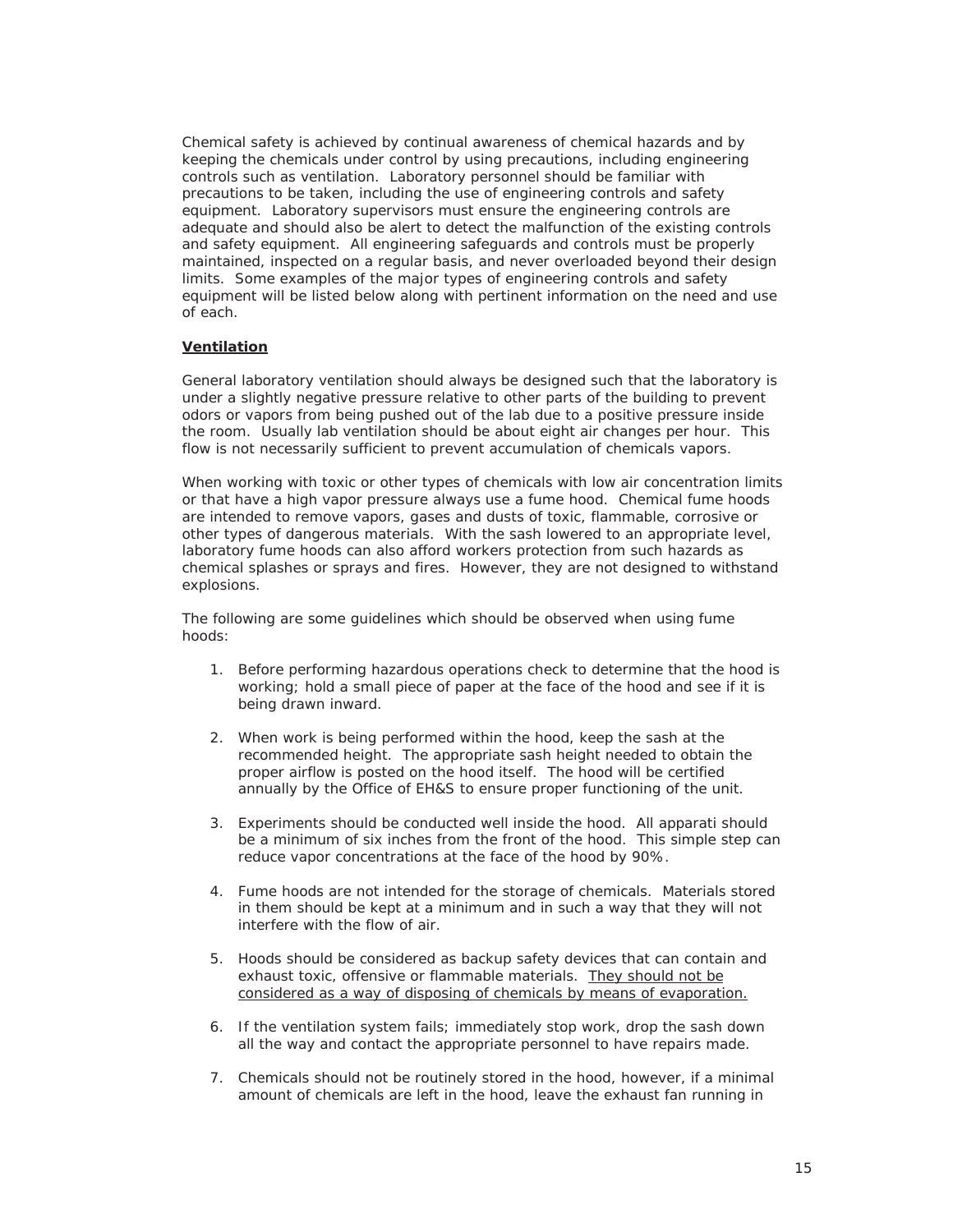order to prevent a build up of vapors in the hood or in the lab area.

The use of perchloric acid requires specially designed wash down fume hoods. Never conduct experiments which heat perchloric acid in a hood not specifically designed for the purpose.

If chemicals of a much more hazardous type are planned for use in a general chemical hood, contact the Office of EH&S to have the hood recertified for more hazardous use.

Another means of removing hazardous materials through ventilation is by the use of biological safety cabinets, glove boxes or isolation rooms. These are usually very specialized pieces of equipment and as such should be certified for use on an annual basis by individuals with the appropriate credentials to perform the inspection. The exhaust from these pieces of equipment must pass through special filters or scrubbers before being released to the atmosphere.

#### **Flammable Storage Cabinets**

If relatively large quantities are to be kept in a laboratory they must be kept in a suitable flammable storage cabinet. Some safety practices to follow regarding their use are listed below:

- 1. Store only compatible chemicals inside a cabinet.
- 2. Do not store paper or cardboard or other combustible packaging material in a flammable-liquid storage cabinet.
- 3. Do not overload the storage cabinet.
- 4. The cabinet should be ventilated as needed.

#### **Refrigerators**

Often time small amounts of certain chemicals may need to be stored in a cool location; therefore they are put in a refrigerator. Three types are available for use:

- 1. The ordinary household refrigerator is not equipped with explosion-safe controls or door switches and should not be used to cool flammable liquids due to the fact that sparks from the controls or switches may ignite the vapor-air mixture.
- 2. The explosion-safe refrigerator is constructed with its controls mounted outside the storage compartment. This type refrigerator is suitable for storing flammable liquids.
- 3. The explosion proof refrigerator also has its controls mounted on the outside, but, in addition, the controls are of an explosion proof design. This type is needed only where both the internal and external environment present a fire or explosion hazard.

Every refrigerator should be clearly labeled to indicate whether or not it is suitable for storage of flammable liquids. Flammables liquids stored in a refrigerator shall be in closed containers.

Laboratory refrigerators shall not be used for the storage of food or drink.

#### **Fire Extinguisher**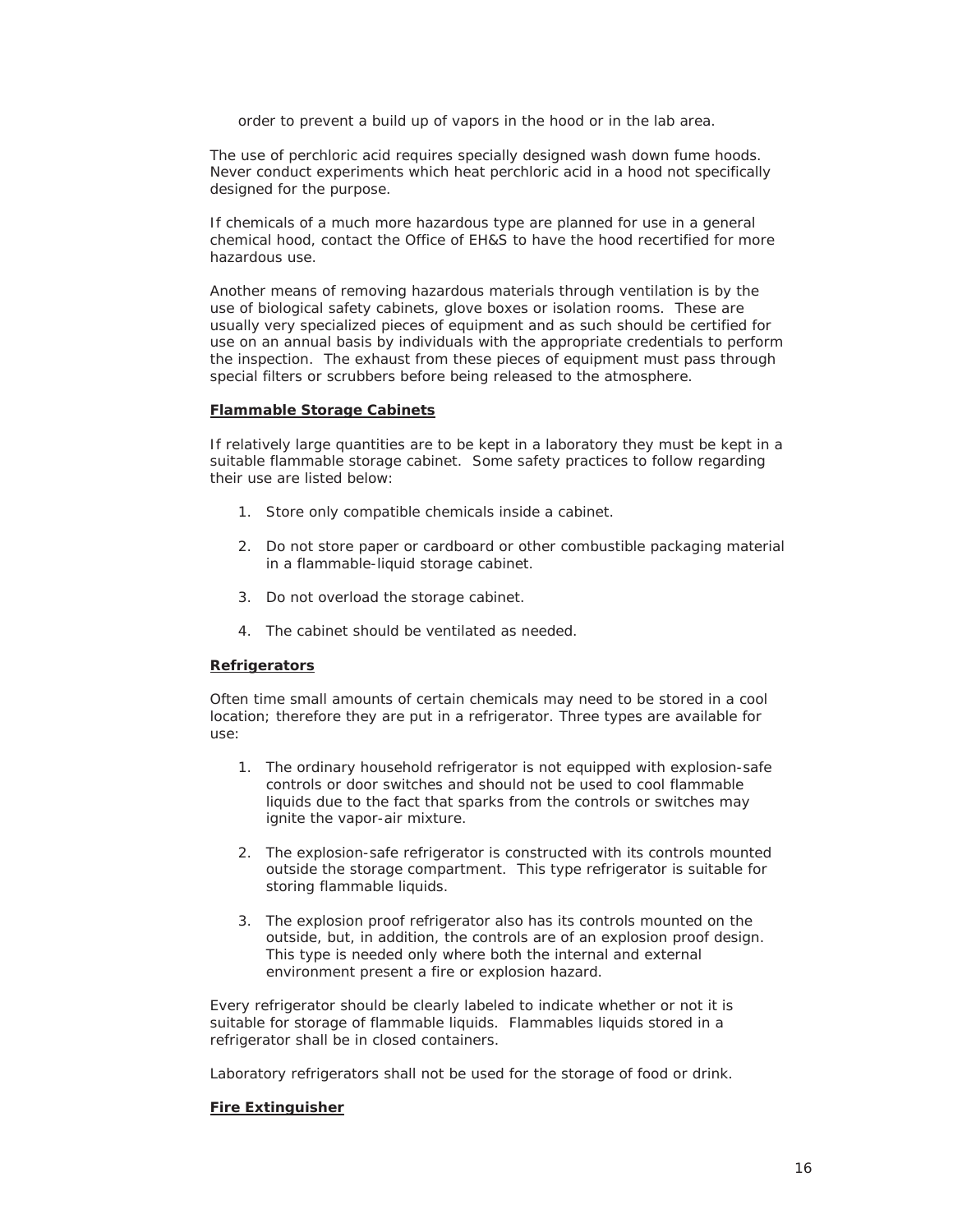All individuals working in a laboratory must be instructed in the location of fire extinguisher. Each lab must have an appropriate type of adequate size available for immediate use. All employees should be trained in the proper use of fire extinguishers. There are four main types:

- 1. Water extinguishers are effective against burning paper and trash (class A fire). They should not be used on electrical, liquid or metal fires.
- 2. Carbon Dioxide extinguishers are effective against burning liquids and electrical fires (Class B&C fires). They are less effective against paper, trash, or metal fires and should not be used against lithium hydride fires.
- 3. Dry Powder extinguishers are effective against burning liquids and electrical fires and to a lesser extent paper and trash fires (Class A, B&C fires). They are the most commonly found type of extinguisher. These extinguishers are generally used where large quantities of solvents are used.
- 4. Met-L-X extinguisher and others that have special granular formulations are effective against burning metal (Class D fires). Included in this category are fires involving magnesium, lithium, sodium and potassium; alloys of reactive metals, metal hydrides, metal alkyls and other organometallics. These extinguishers are less effective against paper and trash, liquid or electrical fires.

#### **Eyewash and Safety Shower Stations**

All employees who potentially might be splashed by chemicals, during the course of their work activities, must be instructed in the location of the nearest eyewash station and safety shower. Each employee must also be thoroughly familiar with how to use the safety equipment in case they must find and use it with their eyes closed.

The eyewash/safety shower stations will be inspected at least annually by the Office of EH&S. Any problems noticed by lab personnel regarding these pieces of equipment should be immediately brought to the attention of the lab supervisor and appropriate actions taken.

#### **Chemical Inventory**

A complete chemical inventory of all chemicals found at the worksite is required to be maintained at all times. This shall be updated annually, made available for staff or compliance officer review and provided to EH&S when requested. This is inventory form is found in Appendix D

#### **Exposure Assessment**

There may be times when employees or supervisors suspect that an employee is being or has been exposed to a hazardous chemical to a degree and in a manner that might cause harm to the individual. It is extremely important to promptly investigate such incidents.

Events or circumstances that might reasonably constitute overexposure include:

1. A hazardous chemical leaked or was spilled or was otherwise released in an uncontrolled manner.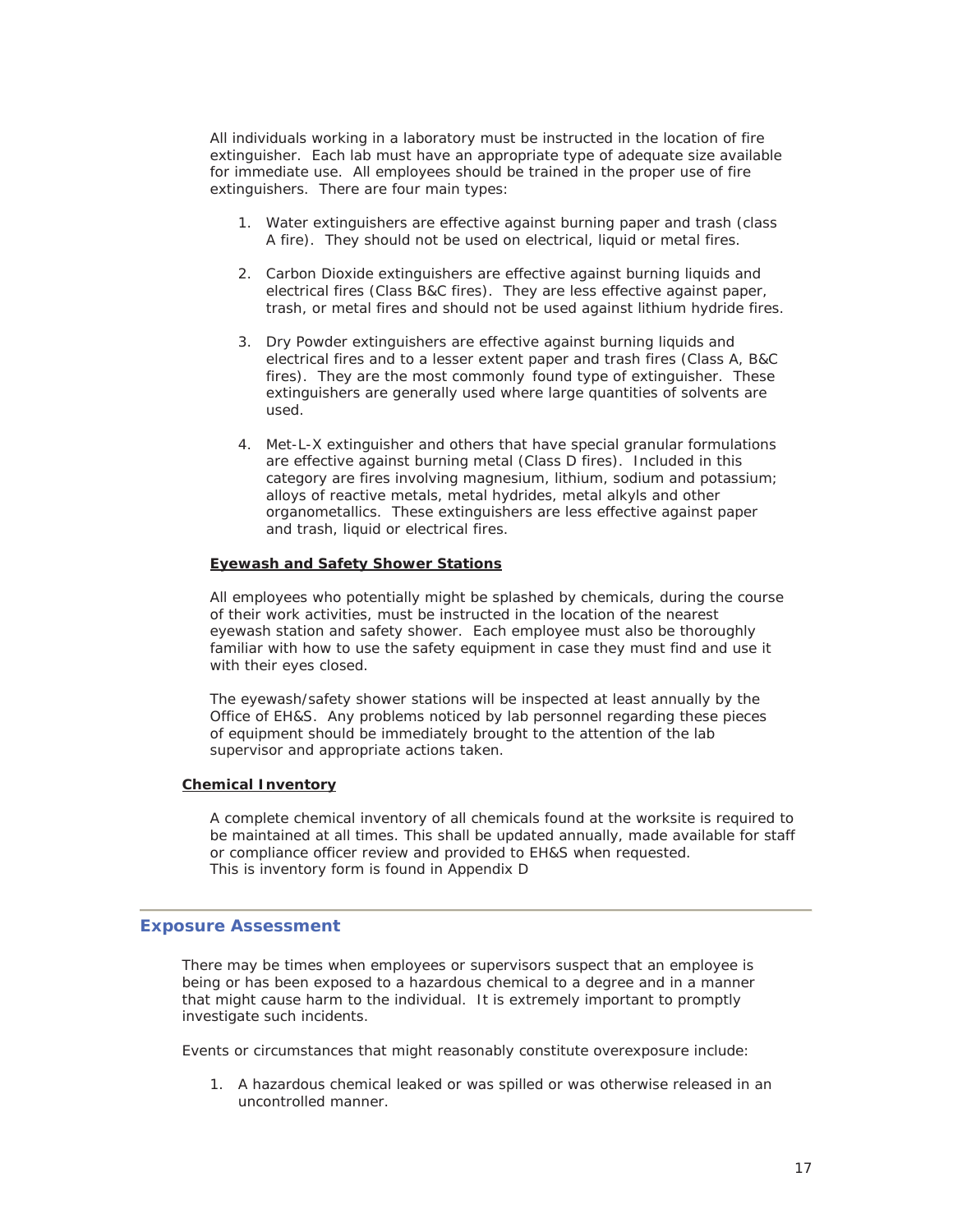- 2. A laboratory employee had direct skin or eye contact with a hazardous chemical.
- 3. A laboratory employee manifests symptoms, such as headaches, rash, nausea, coughing, tearing, irritation or redness of eyes, nose or throat, loss of motor dexterity and;
	- a. Some or all of the symptoms disappear when the person is taken away from the exposure area and breathes fresh air.
	- b. The symptoms reappear soon after the employee returns to work with the same hazardous chemicals.
- 4. Two or more persons in the same laboratory work area have similar complaints.

Given the set of circumstances just mentioned the Office of EH&S will initiate an exposure assessment. Information regarding the situation will be collected and if necessary exposure monitoring will be conducted. All such complaints and their disposition must be documented.

In certain situations medical surveillance programs will be established where monitoring reveals an exposure level above the action level for an OSHA regulated substance for which there are exposure monitoring and medical surveillance requirements.

When monitoring is performed, the employee will be notified within 15 working days of receipt of the results.

#### **Medical Consultation**

If the circumstances mentioned in the Section IX are relevant to any laboratory employee they will have an opportunity to receive a medical consultation with a licensed physician. The purpose of the medical consultation will be to determine whether a medical examination is warranted. Both the consultation and the examination, including any follow-up, will be provided to the employee without cost. The employee should, however, obtain a list of physicians designated by the College.

Students working in laboratories on a volunteer basis should seek attention at the Counseling and Wellness Center located in PKV.

Where possible, the principal investigator, lab manager or other responsible party should provide the following information to the physician:

- 1. The identity of the hazardous chemicals to which the employee may have been exposed.
- 2. A description of the conditions under which the exposure occurred including exposure data, if available.
- 3. A description of the signs and symptoms of exposure that the employee is experiencing, if any.

For any consultation or examination provided under this program the physician must provide a written opinion to the Director of Environmental Health and Safety that, at a minimum, includes the following: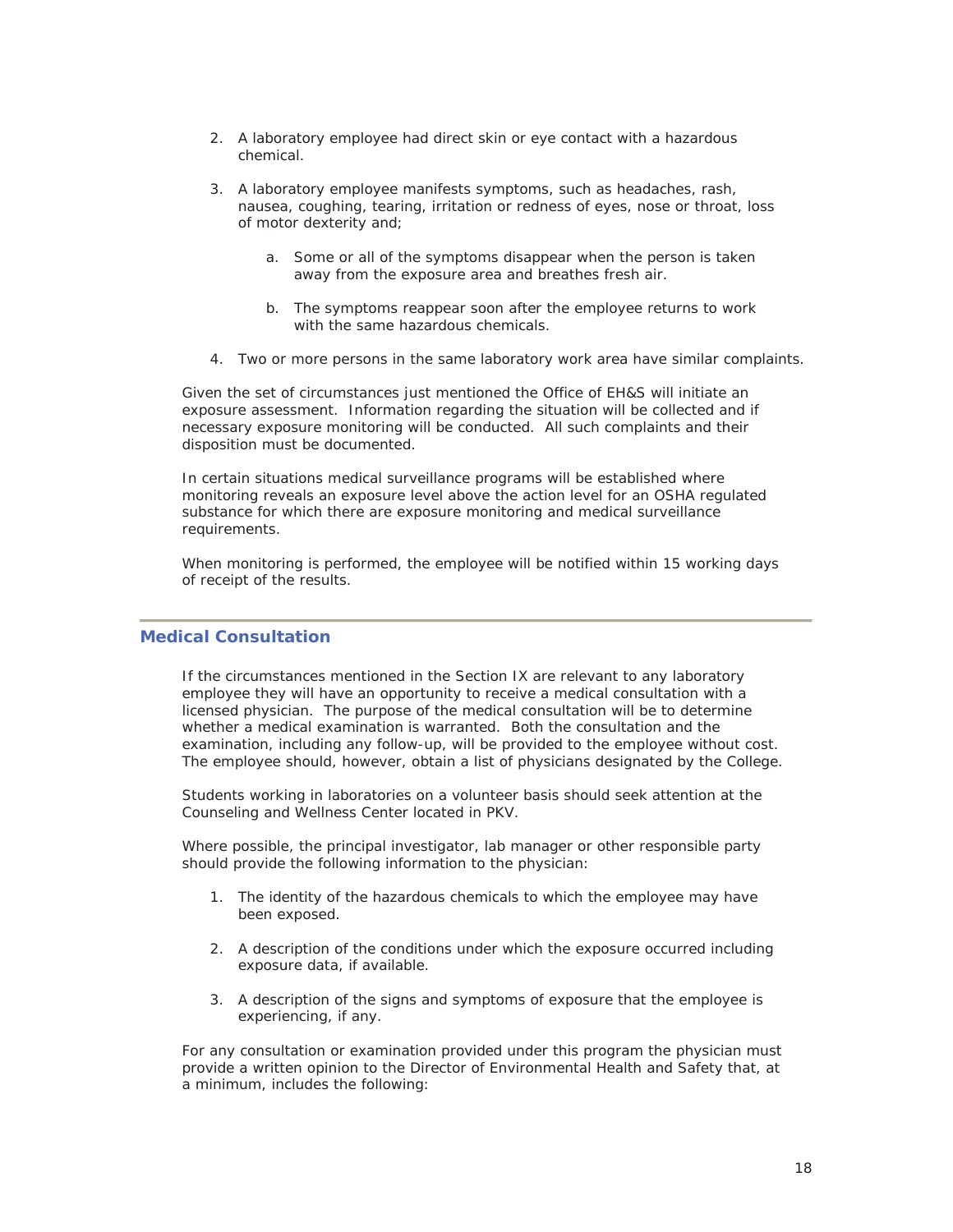- 1. Any recommendation for further follow-up.
- 2. The results of the medical examination and any associated tests.
- 3. Any medical condition that may be revealed in the course of the examination that may place the employee at increased risk as a result of exposure to a hazardous chemical found in the workplace.
- 4. A statement that the employee has been informed by the physician of the results of the consultation or medical examination and any medical condition that may require further examination or treatment.

The written opinion should not reveal specific findings of diagnoses that are unrelated to the occupational exposure.

#### **Record Keeping**

In order for the New College of Florida's Chemical Hygiene Program to be successful, it is essential that accurate records be kept. The necessary documentation must be concise, legible and signed by the appropriate individuals. It may be necessary to refer to these records many years after they were originated. Departments may wish to establish a central location for maintaining laboratory safety records.

The following records will be maintained by the Office of Environmental Health and Safety:

- 1. Laboratory Safety Training Records
- 2. Employee Medical Surveillance Records
- 3. Exposure Assessment Records
- 4. Ventilation and Safety Equipment Evaluation Records

The following records should be kept by either departmental or laboratory supervisory personnel:

- 1. Copies of Laboratory Standard Operating Procedures that the P.I. or Lab Manager has prepared regarding hazardous chemicals or processes.
- 2. Records regarding amounts of extremely hazardous substances stored and used.
- 3. Records of any laboratory safety meetings

The following records should be kept by the Human Resources Department:

1. Accident/Injury Reports

The following records should be kept by the Physical Plant:

- 1. Repair and Maintenance Records for repairs made to any ventilation or safety equipment.
- 2. Records of utility or mechanical upgrades made on building.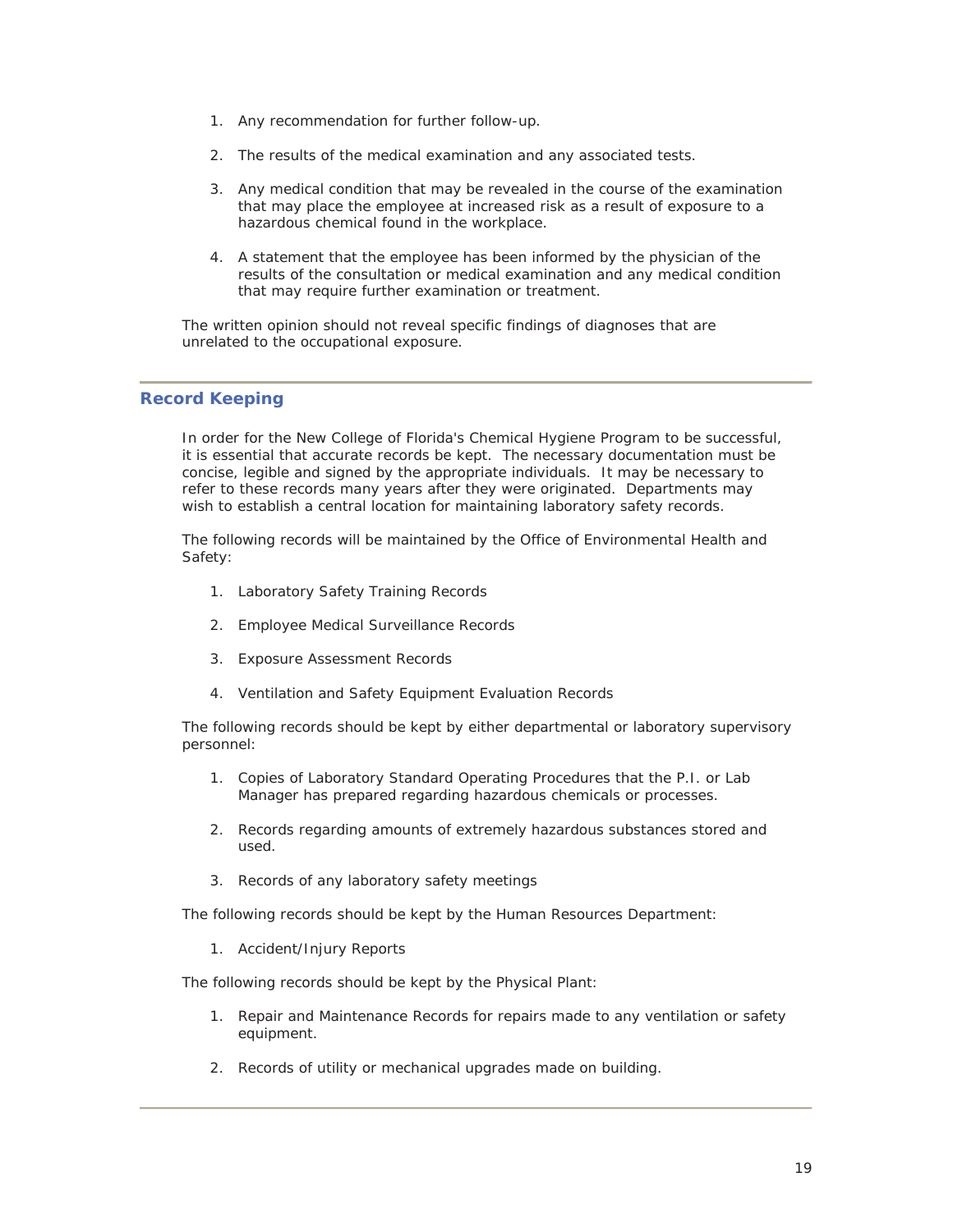### **References**

29 CFR 1910.1045 Laboratory Standard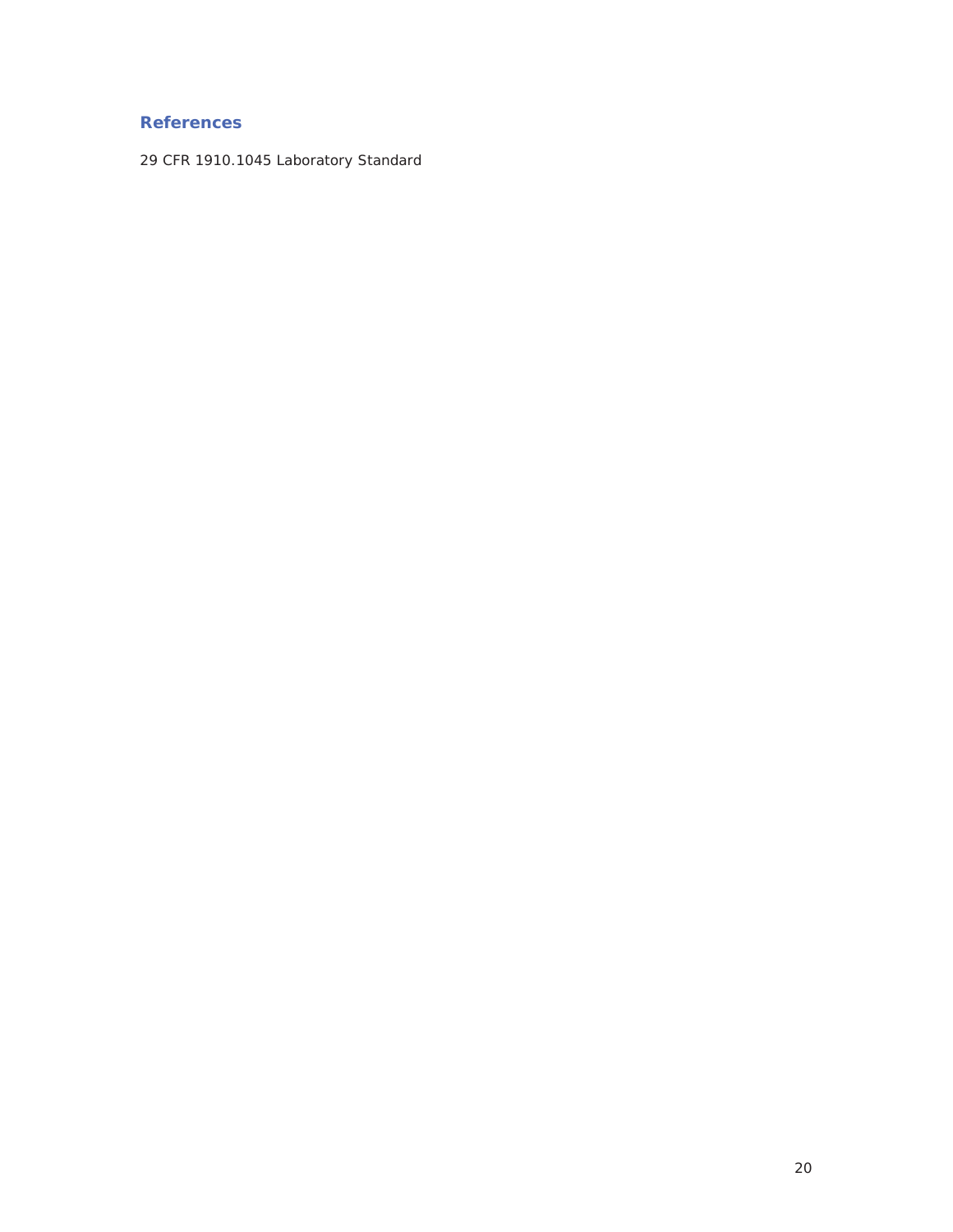#### **Appendix A**

### **GUIDELINES FOR PREPARING LABORATORY SPECIFIC STANDARD OPERATING PROCEDURES**

Laboratories must provide employees with standard operating procedures to follow when laboratory work involves the use of laboratory chemicals.

Standard operating procedures (SOP's) are required written safety and health guidelines for work with hazardous chemicals. "Hazardous Chemicals" are chemicals which, based on at least one study conducted in accordance with established scientific principles, have statistically significant evidence that exposure may result in acute or chronic health effects.

Standard operating procedures are required for chemicals currently in use in the laboratory. New chemicals introduced must be included in existing SOP's or in a new SOP.

Standard Operating Procedures should be written using one or more of the following approaches:

- 1. By process, such as distillation, organic synthesis or glove box use.
- 2. By individual hazardous chemical, such as, benzene.
- 3. By hazardous chemicals class, such as, organic solvents or peroxidizable chemicals.

SOP's should include the following required elements:

- 1. Process If applicable, list the processes or process types which involve hazardous chemical use in the laboratory. Processes may be described in general terms, such as, extraction and distillation, or more detailed terms, such as, spectrophotometric analysis of cholesterol extraction. If processes do not apply in your laboratory, proceed to #2.
- 2. Hazardous Chemical/Chemical Class List the hazardous chemicals involved in each phase of the process and the expected by-products produced. If the SOP only involves a chemical, list the chemical, its aliases and the hazard classification.
- 3. Potential Hazards Describe the potential hazards for each process or chemical.
- 4. Personal Protective Equipment Identify the personal protective equipment and hygiene practices that are needed for each process, class of chemicals or individual chemical.
	- a. Personal protective equipment includes gloves, coats/garments, eyeglasses, goggles, face-shields, and air purifying respirators. Include the specific types of glove needed for each phase of the process. If laboratory coats, eye protection or respirators are required, indicate when and why.
	- b. For respirator use, include the type of respirator that should be worn, the specific cartridge to be used and how often the cartridge should be changed. (note: before assigning respirators, each lab must comply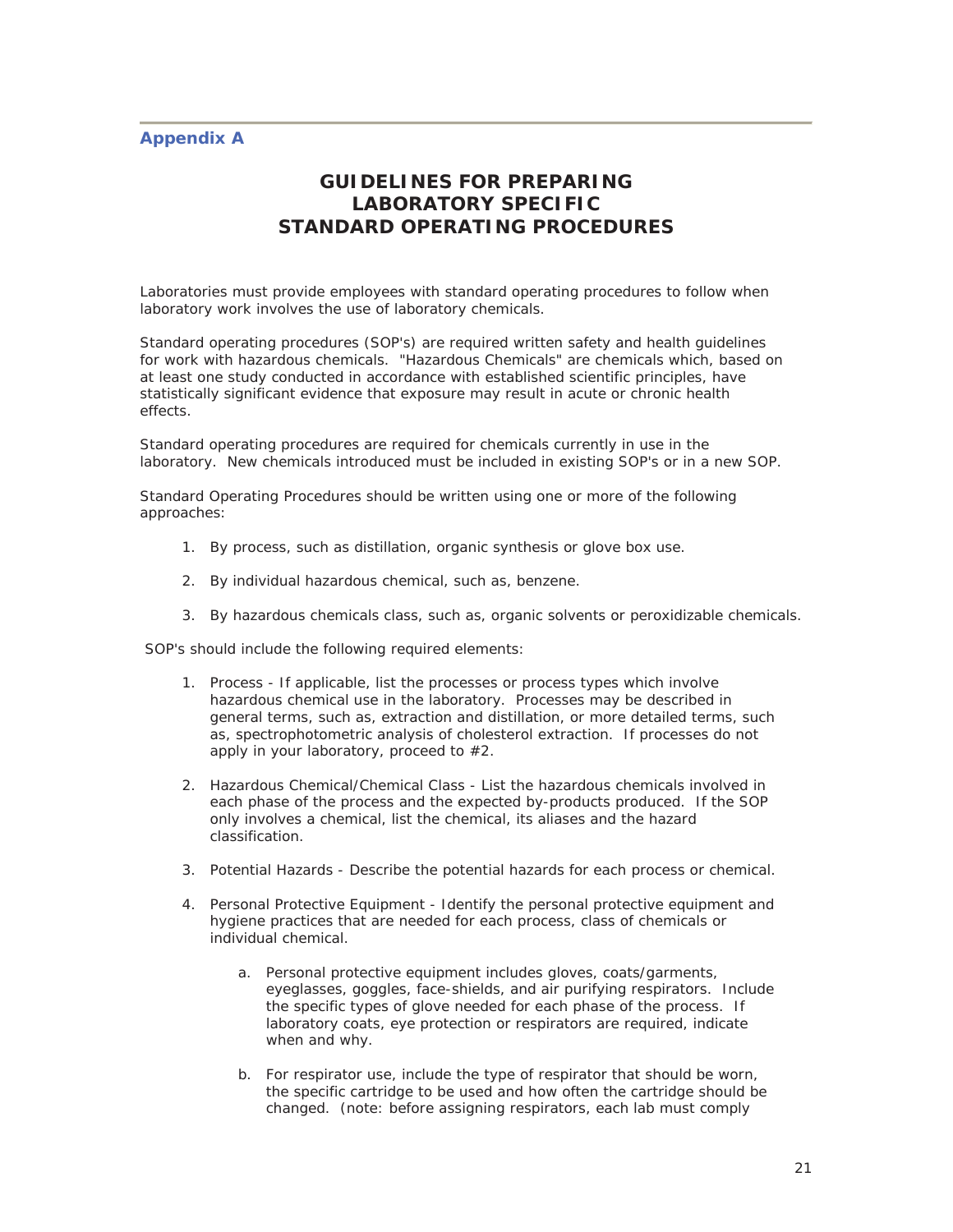with the requirements of the New College of Florida's Respiratory Protection Program)

- 5. Engineering/Ventilation Equipment Describe engineering controls which will be used to reduce employee exposures to hazardous chemicals, such as ventilation devices, aerosol suppression devices and safety features on equipment.
- 6. Special Handling Procedures And Storage Requirements List storage requirements for hazardous chemicals in your laboratory, including specific storage areas, special containment devices, restricted access plans, ventilation systems used, etc.
- 7. Spill And Accident Procedures Indicate how spills or accidental releases will be handled and by whom.
- 8. Special Precautions For Animal Use Indicate whether any hazardous chemicals are being administered to animals. Describe safety procedures that apply when working with animals, such as aerosol suppression devices, animal waste disposal, etc.
- 9. Decontamination Address decontamination procedures for equipment and glassware: include controlled areas such as glove boxes, restricted access hoods, perchloric acid hoods, or designated portions of the laboratory.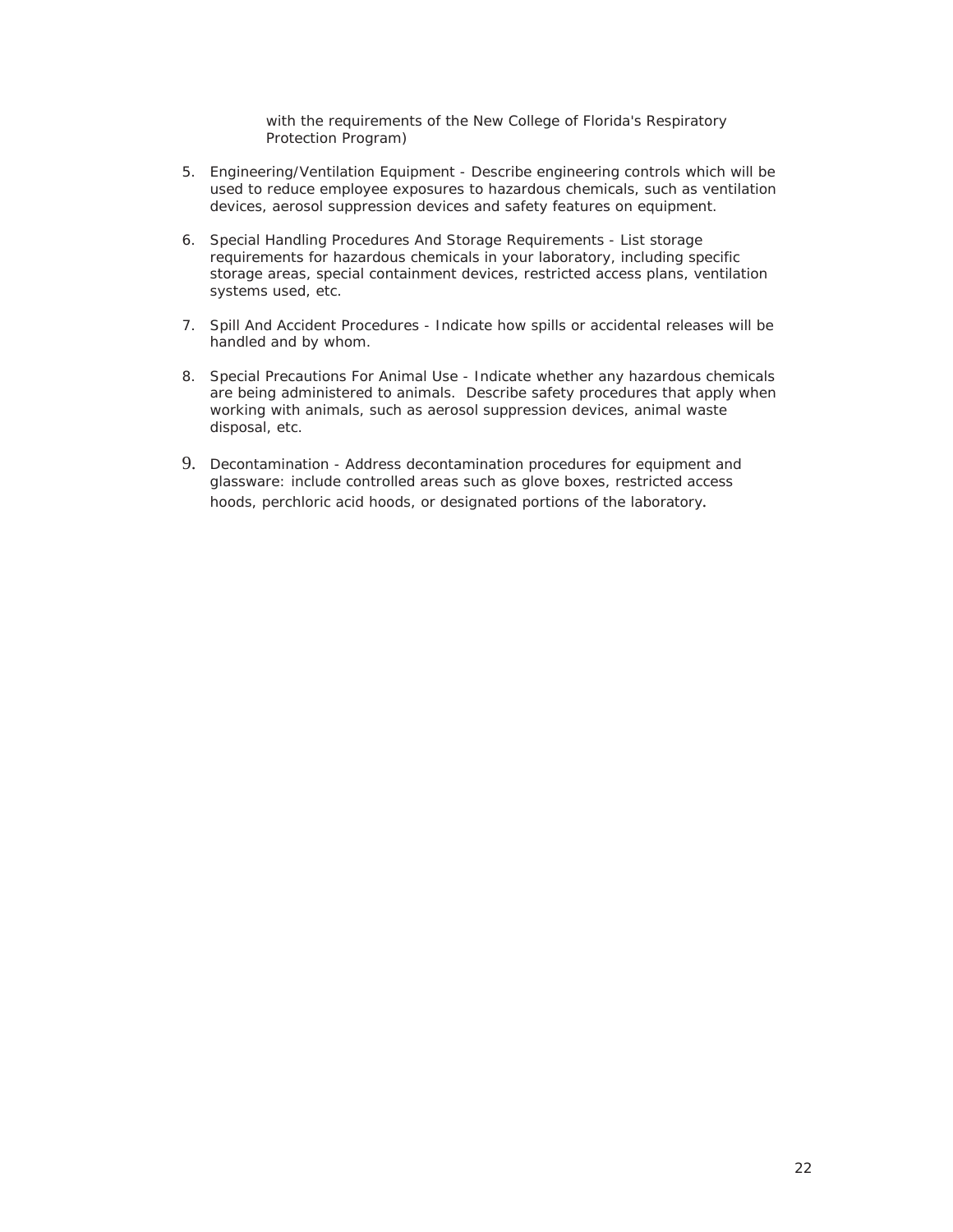**Appendix B** 

## **THIS SECTION FOR INDIVIDUAL**

## **LABORATORY SPECIFIC**

## **STANDARD OPERATION PROCEDURES**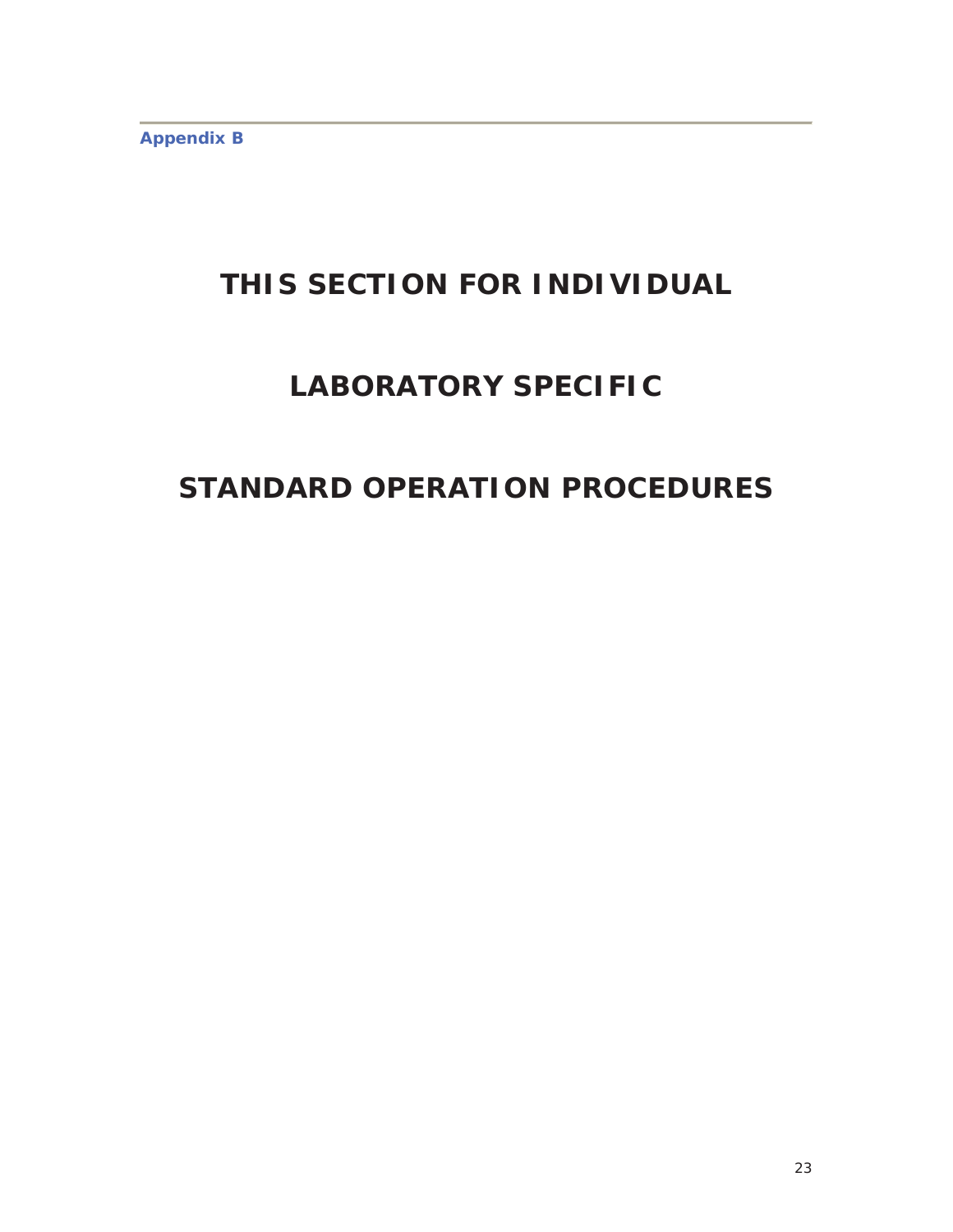**Appendix C** 

## **OSHA**

## **29 CFR 1910.1450, Occupational Exposure**

**to**

## **Hazardous Chemicals in the Laboratory.**

http://www.osha.gov/pls/oshaweb/owadisp.show\_document?p\_table=standards&p\_id=10106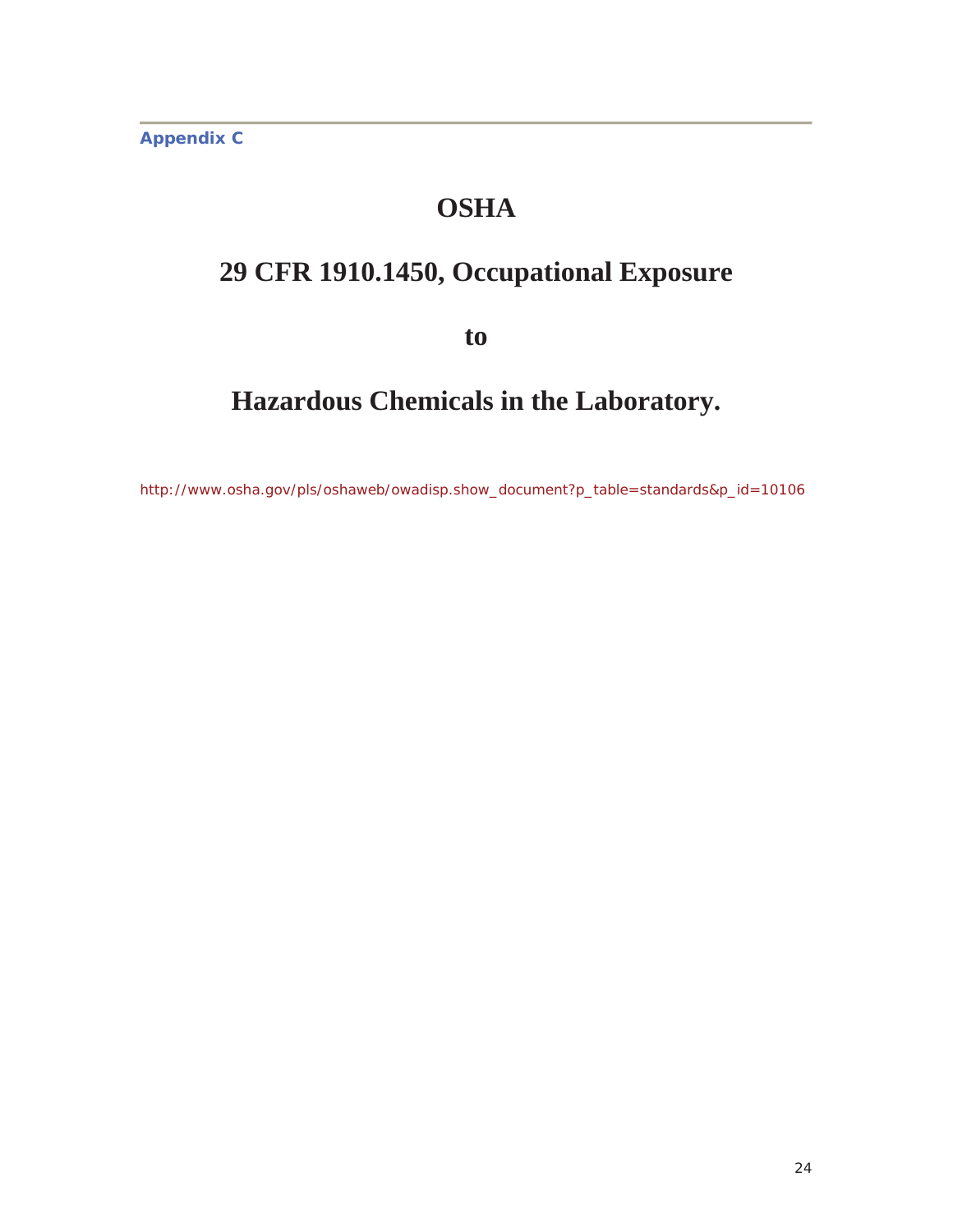### **Appendix D**

| New College of Florida Laboratory Chemical Inventory<br>Page $_{\underbrace{\hspace{1cm}}\text{of}}$ |                              |                   |                    |                     |  |  |
|------------------------------------------------------------------------------------------------------|------------------------------|-------------------|--------------------|---------------------|--|--|
| <b>Product Name</b>                                                                                  | <b>Primary Chemical Name</b> | <b>CAS Number</b> | <b>Quantity on</b> | <b>Frequency of</b> |  |  |
|                                                                                                      |                              |                   | Hand               |                     |  |  |
|                                                                                                      |                              |                   |                    |                     |  |  |
|                                                                                                      |                              |                   |                    |                     |  |  |
|                                                                                                      |                              |                   |                    |                     |  |  |
|                                                                                                      |                              |                   |                    |                     |  |  |
|                                                                                                      |                              |                   |                    |                     |  |  |
|                                                                                                      |                              |                   |                    |                     |  |  |
|                                                                                                      |                              |                   |                    |                     |  |  |
|                                                                                                      |                              |                   |                    |                     |  |  |
|                                                                                                      |                              |                   |                    |                     |  |  |
|                                                                                                      |                              |                   |                    |                     |  |  |
|                                                                                                      |                              |                   |                    |                     |  |  |
|                                                                                                      |                              |                   |                    |                     |  |  |
|                                                                                                      |                              |                   |                    |                     |  |  |
|                                                                                                      |                              |                   |                    |                     |  |  |
|                                                                                                      |                              |                   |                    |                     |  |  |
|                                                                                                      |                              |                   |                    |                     |  |  |
|                                                                                                      |                              |                   |                    |                     |  |  |
|                                                                                                      |                              |                   |                    |                     |  |  |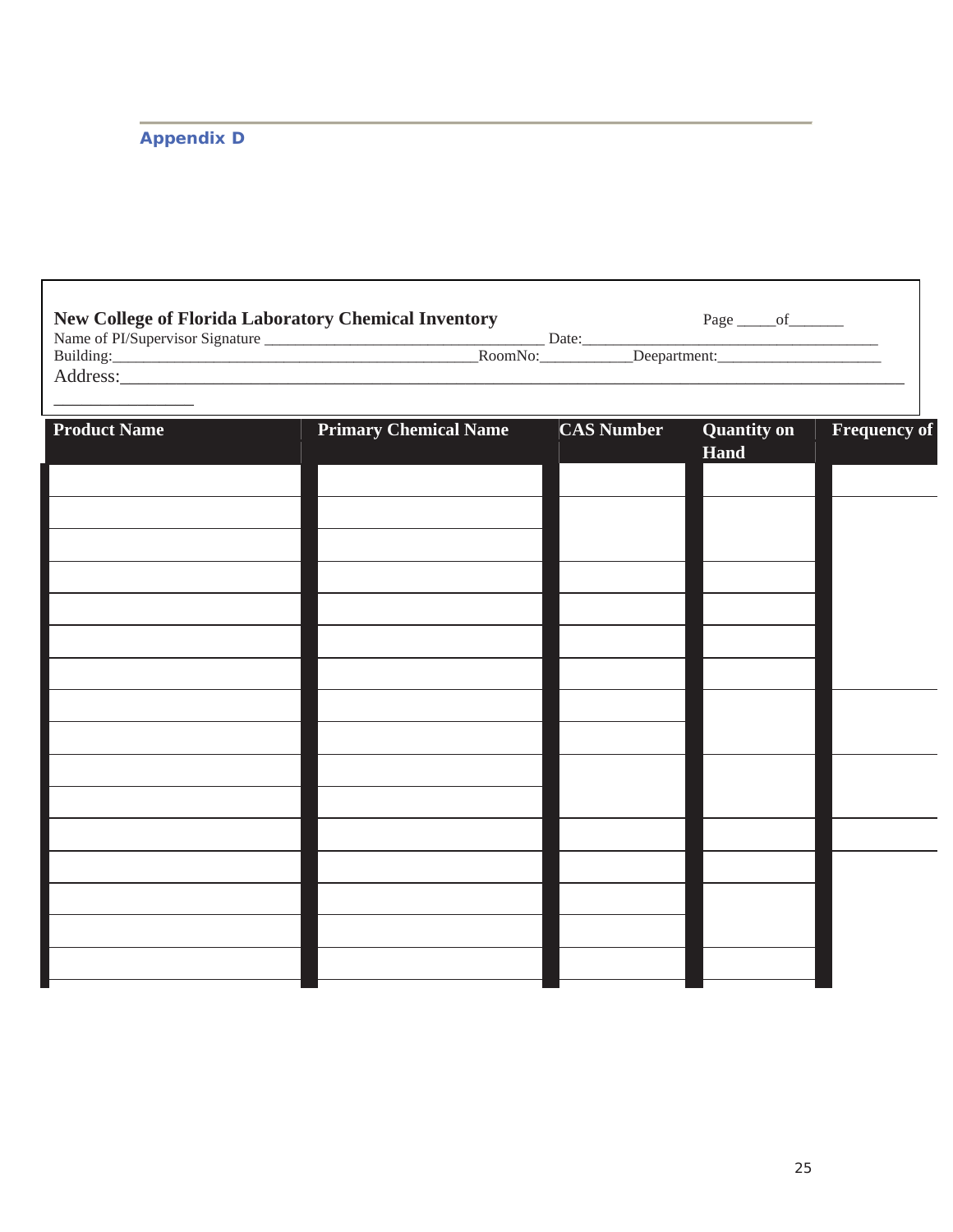### **Appendix E**

# NEW COLLEGE OF FLORIDA

Environmental Health & Safety

Laboratory Safety Inspection

| ________ |  |  |  |
|----------|--|--|--|
|          |  |  |  |

**==**==========================================================================

#### **I. Laboratory Identification:**

| Principal Investigator: | Department: |
|-------------------------|-------------|
| Lab Contact:            | Phone No.:  |
| Building/Room:          | Date:       |

#### **II. General:**

======

| 1) |                 | Emergency call list posted on door?                               |               |     | $Yes$ <sub>___</sub> | $No$ <sub>__</sub>  |     | N/A |
|----|-----------------|-------------------------------------------------------------------|---------------|-----|----------------------|---------------------|-----|-----|
| 2) |                 | Hazard warning stickers on door?                                  |               |     | Yes                  | $No$ <sub>___</sub> |     | N/A |
| 3) |                 | Does lab have a CHP?                                              |               | Yes | $No$ <sub>___</sub>  |                     | N/A |     |
| 4) |                 | Training documentation complete?                                  |               |     | $Yes$ No $\_\$       |                     |     | N/A |
| 5) |                 | Respiratory protection used?                                      |               |     | $Yes$ <sub>___</sub> | $No$ <sub>___</sub> |     | N/A |
| 6) |                 | NCF Resp. Prot. Prog. followed?                                   |               |     | $Yes$ No $\_\$       |                     |     | N/A |
| 7) |                 | Does lab have a first aid kit?                                    |               |     | Yes_ No_             |                     |     | N/A |
|    |                 | 8) Food in lab refrigerator?                                      |               |     | $Yes$ No $\_\$       |                     |     | N/A |
|    |                 | 9) Food allowed in work area?                                     |               |     | $Yes$ No $\_\_$      |                     |     | N/A |
|    |                 | 10) Refrigerator marked "Not for Food Storage"?                   |               |     | Yes No               |                     |     | N/A |
|    |                 | 11) Is any of the following emergency response equipment present? |               |     |                      |                     |     |     |
|    |                 | a) Fire extinguisher                                              |               |     | $Yes$ No $\_\$       |                     |     | N/A |
|    |                 | b) Safety shower                                                  |               |     | $Yes$ No $\_\$       |                     |     | N/A |
|    |                 | c) Eye wash station                                               |               |     | $Yes$ No $\_\$       |                     |     | N/A |
|    |                 | d) Spill clean-up kit                                             |               |     | $Yes$ No $\_\_$      |                     |     | N/A |
|    |                 | 12) Is access obstructed to any of above?                         |               |     | $Yes$ No $\_\_$      |                     |     | N/A |
|    |                 | 13) Fume hood used and functioning properly?                      |               |     | Yes No               |                     |     | N/A |
|    |                 | 14) Are any of the following potential hazards found in the lab?  |               |     |                      |                     |     |     |
|    | a)              | Chemicals                                                         |               |     | Yes_ No_             |                     |     | N/A |
|    | b)              | Radioactive materials                                             |               |     | $Yes$ No $\_\$       |                     |     | N/A |
|    | $\mathcal{C}$ ) | Biohazardous materials                                            |               |     | $Yes$ No $\_\$       |                     |     | N/A |
|    |                 | d) Compressed gases (list)                                        |               |     | $Yes$ No $\_\$       |                     |     | N/A |
|    |                 |                                                                   | cylinder size |     | chained              |                     |     |     |
|    |                 | gas #2 $\frac{1}{2}$                                              | cylinder size |     | chained              |                     |     |     |
|    |                 | gas #3 $\frac{1}{2}$                                              | cylinder size |     | chained              |                     |     |     |
|    |                 | gas #4 $\qquad$                                                   |               |     | chained              |                     |     |     |
|    |                 | gas #5                                                            |               |     | chained              |                     |     |     |
|    |                 |                                                                   |               |     |                      |                     |     |     |
|    |                 | 15) Is Personal Protective Equipment provided or available?       |               |     |                      |                     |     |     |
|    | a)              | <b>Safety Glasses</b>                                             |               |     | Yes                  | N <sub>0</sub>      |     |     |
|    | b)              | Gloves                                                            |               |     | Yes                  | N <sub>0</sub>      |     |     |
|    | $\mathbf{c}$ )  | Lab Coat/Apron                                                    |               |     | <b>Yes</b>           | N <sub>0</sub>      |     |     |

16) Are walk ways provided with proper clearance? Yes No 17) Are work surfaces kept clean? Yes No

18) Are sharps separate from regular trash? Yes No